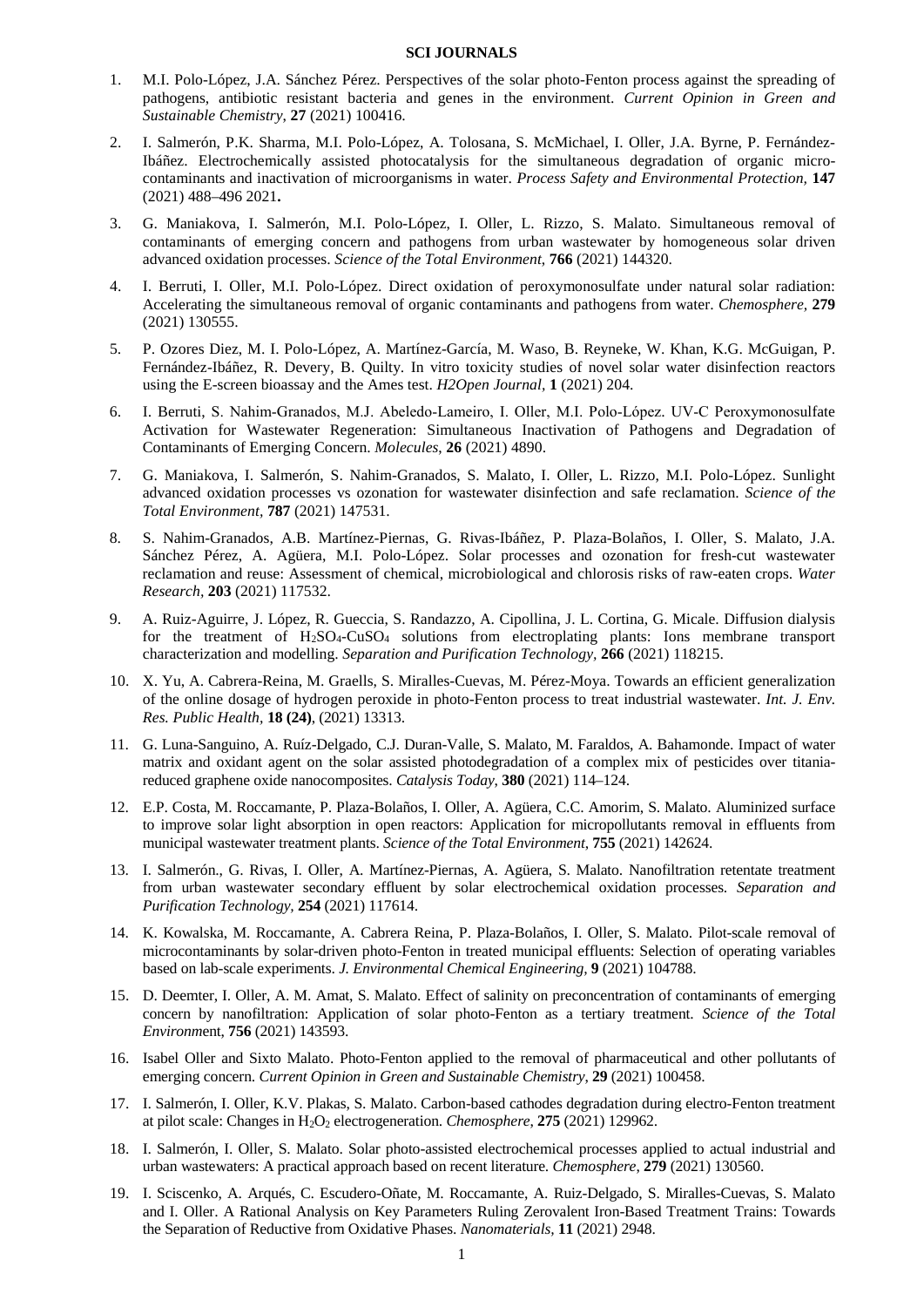- 20. P. Soriano-Molina, S. Miralles-Cuevas, I. Oller, J.L. García Sánchez, J.A. Sánchez Pérez. Contribution of temperature and photon absorption on solar photo-Fenton mediated by Fe3+-NTA for CEC removal in municipal wastewater. *Applied Catalysis B: Environmental,* **294** (2021) 120251.
- 21. I. Sciscenko, S. Mestre, J. Climent, F. Valero, C. Escudero-Oñate, I. Oller and A. Arqués. Magnetic Photocatalyst for Wastewater Tertiary Treatment at Pilot Plant Scale: Disinfection and Enrofloxacin Abatement. *Water*, **13** (2021) 329.
- 22. Elisabeth Cuervo Lumbaque, Renata M. Cardoso, Adriano de Araújo Gomes , Sixto Malato , José A. Sánchez Pérez, Carla Sirtori. Removal of pharmaceuticals in hospital wastewater by solar photo-Fenton with Fe3+-EDDS using a pilot raceway pond reactor: Transformation products and in silico toxicity assessment. *Microchemical Journal,* **164**, 106014, 2021.
- 23. Fabrício Eduardo Bortot Coelho, Dennis Deemter, Victor M. Candelario Vittorio Boffa, Sixto Malato, Giuliana Magnacca. Development of a photocatalytic zirconia-titania ultrafiltration membrane with anti-fouling and selfcleaning properties. *J. Environ. Chem. Eng.,* **9,** 106671, 2021.
- 24. I. Sciscenko, S. Garcia-Ballesteros, C. Sabater, M.A. Castillo, C. Escudero-Oñatec, I. Oller, A. Arques. Monitoring photolysis and (solar photo)-Fenton of enrofloxacin by a methodology involving EEM-PARAFAC and bioassays: Role of pH and water matrix. *Science of the Total Environment,* **719** (2020) 137331.
- 25. S. Nahim-Granados, G. Rivas-Ibáñez, J. A. Sánchez-Pérez, I. Oller, S. Malato, M.I. Polo-López. Fresh-cut wastewater reclamation:Techno-Economical assessment of solar driven processes at pilot plant scale. *Applied Catalysis B: Environmental,* **278** (2020) 119334.
- 26. L.C. Ferreira, M. Castro-Alférez, S. Nahim-Granados, M.I. Polo-López, M.S. Lucas, G. Li Puma, P. Fernández-Ibáñez. Inactivation of water pathogens with solar photo-activated persulfate oxidation. *Chemical Engineering Journal,* **381** (2020) 122275.
- 27. S. G. Michael, I. Michael-Kordatou, S. Nahim-Granados, M. I. Polo-López, J. Rochad, A. B. Martínez-Piernas, P. Fernández-Ibáñez, A. Agüera, C. M. Manaia, D. Fatta-Kassinos. Investigating the impact of UV-C/H2O2 and sunlight/H2O2 on the removal of antibiotics, antibiotic resistance determinants and toxicity present in urban wastewater. *Chemical Engineering Journal,* **388** (2020) 124
- 28. R. B.M. Marano et al, (84 authors) including S. Nahim-Granados and M. I. Polo-López. A global multinational survey of cefotaxime-resistant coliforms in urban wastewater treatment plants. *Environment International,* **144** (2020) 106035.
- 29. S. Nahim-Granados, G. Rivas-Ibañez, J. A. Sánchez-Perez, I. Oller, S. Malato, M. I. Polo-Lopez. Synthetic fresh-cut wastewater disinfection and decontamination by ozonation at pilot scale. *Water Research,* **170** (2020) 115304.
- 30. L. Rizzo, W. Gernjak, P. Krzeminski, S. Malato, C. S. McArdell, J. A. Sanchez Perez, H. Schaar, D. Fatta-Kassinos. Best available technologies and treatment trains to address current challenges in urban wastewater reuse for irrigation of crops in EU countries. *Science of the Total Environment,* **710** (2020) 136312.
- 31. A. Cabrera Reina, S. Miralles-Cuevas, L. Cornejo, L. Pomares, J. Polo, I. Oller, S. Malato. The influence of location on solar photo-Fenton: Process performance, photoreactor scaling-up and treatment cost. *Renewable Energy,* **145** (2020) 1890-1900.
- 32. G. Cerreta, M. A. Roccamante, P. Plaza-Bolaños, I. Oller, A. Aguera, S. Malato, L. Rizzo. Advanced treatment of urban wastewater by UV-C/free chlorine process: Micro-pollutants removal and effect of UV-C radiation on trihalomethanes formation. *Water Research,* **169** (2020) 115220.
- 33. A. Cabrera-Reina, S. Miralles-Cuevas, I. Oller, J.A. Sánchez-Pérez, S. Malato. Modeling persulfate activation by iron and heat for the removal of contaminants of emerging concern using carbamazepine as model pollutant. *Chemical Engineering Journal,* **389** (2020), 124445.
- 34. E. P. Costa, M. Roccamante, C. C. Amorim, I. Oller, J. A. Sánchez Pérez, S. Malato. New trend on open solar photoreactors to treat micropollutants by photo-Fenton at circumneutral pH: Increasing optical pathway. *Chemical Engineering Journal*, **385** (2020) 123982.
- 35. I. Salmerón, I. Oller, S. Malato. Electro-oxidation process assisted by solar energy for the treatment of wastewater with high salinity. *Science of the Total Environment,* **705** (2020) 135831.
- 36. A. Ruiz-Delgado, P. Plaza-Bolaños, I. Oller, S. Malato, A. Agüera. Advanced evaluation of landfill leachate treatments by low and highresolution mass spectrometry focusing on microcontaminant removal. *Journal of Hazardous Materials,* **384** (2020) 121372.
- 37. G. Luna-Sanguino, A. Ruíz-Delgado, A. Tolosana-Moranchel, L. Pascual, S. Malato, A. Bahamonde, M. Faraldos. Solar photocatalytic degradation of pesticides over TiO2-rGO nanocomposites at pilot plant scale. *Science of the Total Environment,* **737** (2020) 140286.
- 38. I. Sánchez-Montes, I. Salmerón-García, G. Rivas-Ibañez, J. M. Aquino, M. I. Polo-López, S. Malato, I. Oller. UVC-based advanced oxidation processes for simultaneous removal of microcontaminants and pathogens from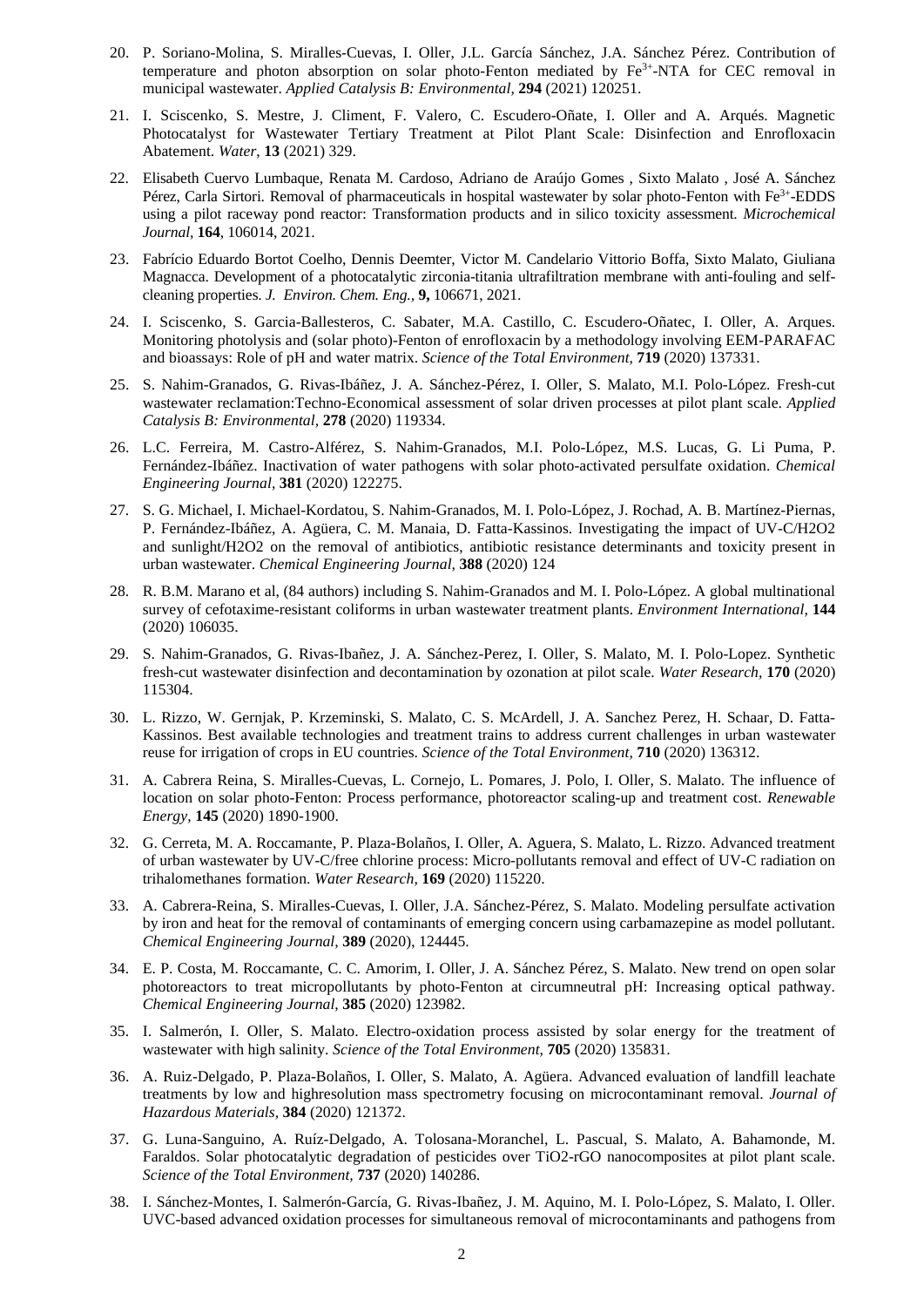simulated municipal wastewater at pilot plant scale. *Environmental Science Water Research & Technology,* **6** (2020) 2553.

- 39. Melina Roccamante, Irene Salmerón, Ana Ruiz, Isabel Oller, Sixto Malato. New approaches to solar Advanced Oxidation Processes for elimination of priority substances based on electrooxidation and ozonation at pilot plant scale. *Catalysis Today,* **355** (2020) 844–850.
- 40. L.C. Ferreira, I. Salmerón , J.A. Peres, P.B. Tavares, M.S. Lucas , S. Malato. Advanced Oxidation Processes as sustainable technologies for the reduction of elderberry agro-industrial water impact. *Water Res. Ind.,* **24** (2020) 100137.
- 41. Ana Ruíz-Delgado. Melina Antonella Roccamante, Sixto Malato. Ana Agüera, Isabel Oller. Olive mill wastewater reuse to enable solar photo-Fenton-like processes for the elimination of priority substances in municipal wastewater treatment plant effluents. *Environmental Science and Pollution Research,* **27** (2020) 38148–38154.
- 42. Stefanos Giannakis, Sami Rtimi, Ricardo A. Torres-Palma, Sixto Malato. Light-Assisted Catalysis for Water and Wastewater Treatment. *Appl. Catal. B: Environ.*, Article collections, 2020. 31 papers.
- 43. R. Gueccia, A. Ruiz-Aguirre, S. Randazzo, A. Cipollina, G. Micale, Diffusion dialysis for separation of hydrochloric acid, iron and zinc ions from highly concentrated pickling solutions, *Membranes* **10** (2020) 129- 145.
- 44. J.A. Andrés-Mañas, L. Roca, A. Ruiz-Aguirre, F.G. Acién, J.D. Gil, G. Zaragoza. Application of solar energy to seawater desalination in a pilot system based on vacuum multi-effect membrane distillation. *Applied Energy* **258** (2020) 114068.
- 45. J.A. Andrés-Mañas, A. Ruiz-Aguirre, F.G. Acién, G. Zaragoza, Performance increase of membrane distillation pilot scale modules operating in vacuum-enhanced air-gap configuration, *Desalination* **475** (2020) 114202.
- 46. A. Martínez-García, M. Vincent, V. Rubiolo, M. Domingos, M. C. Canela, I. Oller, P. Fernández-Ibáñez, M. I. Polo-López. Assessment of a pilot solar V-trough reactor for solar water disinfection. *Chemical Engineering Journal,* **399** (2020) 125719.
- 47. B. Reyneke, T. Ndlovua, M.B. Vincent, A. Martínez-García, M.I. Polo-López, P. Fernández-Ibáñez, G. Ferrero, S. Khan, K.G. McGuigan, W. Khan. Validation of large-volume batch solar reactors for the treatment of rainwater in field trials in sub-Saharan Africa. *Science of the Total Environment,* **717** (2020) 137223.
- 48. B. Reyneke, K.A. Hamilton, P. Fernández-Ibáñez, M.I. Polo-López, K.G. McGuigan, S. Khan, W. Khan. EMA-amplicon-based sequencing informs risk assessment analysis of water treatment systems. *Science of the Total Environment,* **743** (2020) 140717.
- 49. A. García-Gil, A. Martínez, M. I. Polo-Lopez, J. Marugan. Kinetic modeling of the synergistic thermal and spectral actions on the inactivation of viruses in water by sunlight. *Water Research,* **183** (2020) 116074.
- 50. I. Salmerón, K.V. Plakas, I. Sirés, I. Oller, M.I. Maldonado, A.J. Karabelas, S. Malato. Optimization of electrocatalytic H2O2 production at pilot plant scale for solar-assisted water treatment. *Applied Catalysis B: Environmental*, **242** (2019) 327-336.
- 51. K. Davididou, E. Chatzisymeon, L. Perez-Estrada, I. Oller, S. Malato. Photo-Fenton treatment of saccharin in a solar pilot compound parabolic collector: Use of olive mill wastewater as iron chelating agent, preliminary results. *Journal of Hazardous Materials,* **372** (2019) 137-144.
- 52. I. García-Fernández, S. Miralles-Cuevas, I. Oller, S. Malato, P. Fernández-Ibáñez, M.I. Polo-López. Inactivation of E. coli and E. faecalis by solar photo-Fenton with EDDS complex at neutral pH in municipal wastewater effluents. *Journal of Hazardous Materials*, **372** (2019) 85-93.
- 53. S. Miralles-Cuevas, I. Oller, A. Ruíz-Delgado, A. Cabrera-Reina, L. Cornejo-Ponce, S. Malato. EDDS as complexing agent for enhancing solar advanced oxidation processes in natural water: Effect of iron species and different oxidants. *Journal of Hazardous Materials,* **372** (2019) 129-136.
- 54. E. Grilla, V. Matthaiou, Z. Frontistis, I. Oller, I. Polo-López, S. Malato, D. Mantzavinos. Degradation of antibiotic trimethoprim by the combined action of sunlight, TiO2 and persulfate: A pilot plant study. *Catalysis Today,* **328** (2019) 216-222.
- 55. A. Ruíz Delgado, M.A. Roccamante, I. Oller, A. Agüera, S. Malato. Natural chelating agents from olive mil wastewater to enable photo-Fenton-like reactions at natural pH. *Catalysis Today,* **328** (2019) 281-285.
- 56. R. Poblete, I. Oller, M.I. Maldonado, E. Cortes. Improved landfill leachate quality using ozone, UV solar radiation, hydrogen peroxide, persulfate and adsorption processes. *Journal of Environmental Management,* **232** (2019) 45-51.
- 57. L. Ponce-Robles, I. Oller, M.I. Polo-López, G. Rivas-Ibáñez, S. Malato. Microbiological evaluation of combined advanced chemical-biological oxidation technologies for the treatment of cork boiling wastewater. *Science of the Total Environment*, **687** (2019) 567-576.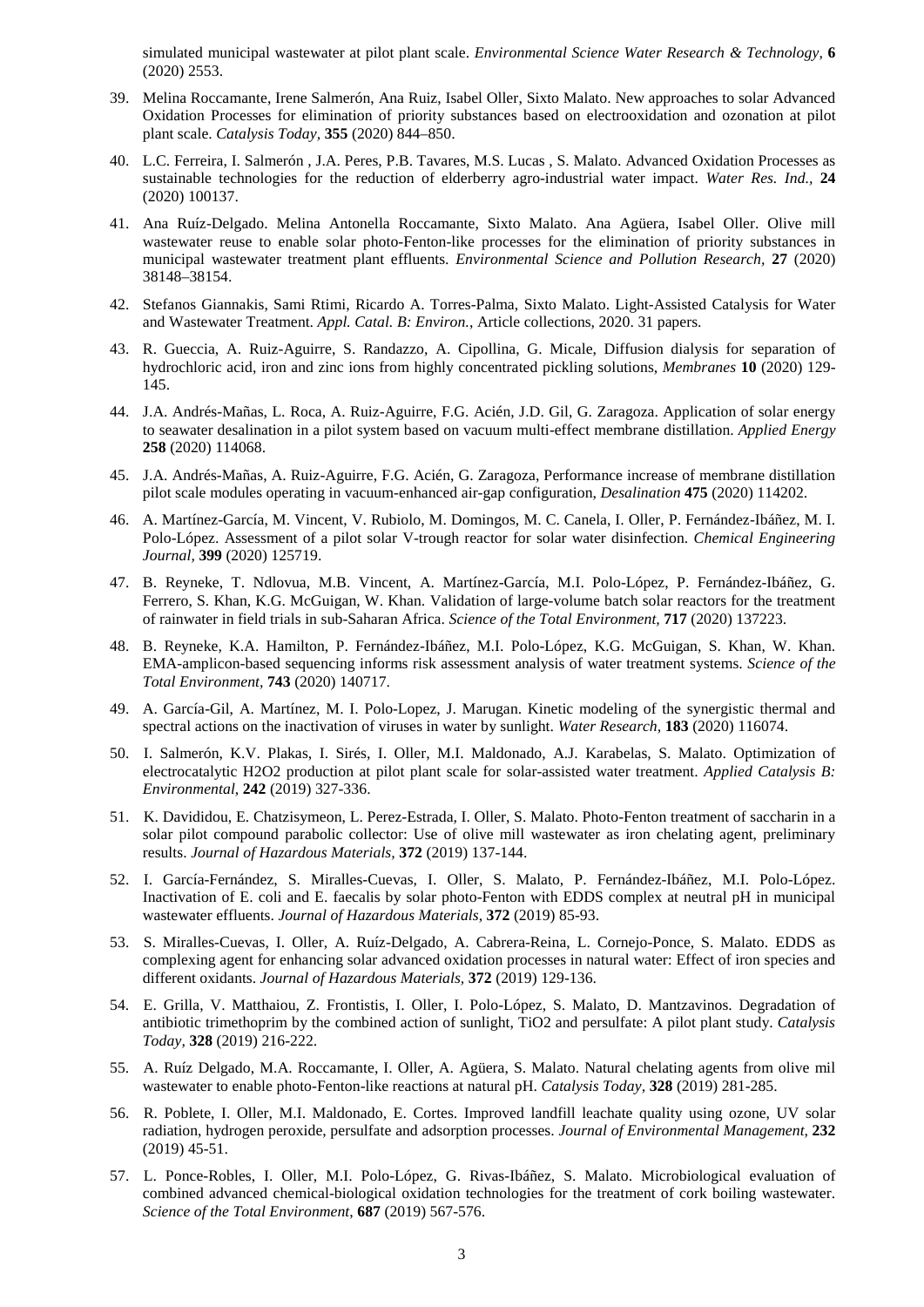- 58. S. Nahim-Granados, I. Oller, S. Malato, J.A. Sánchez Pérez, M.I. Polo-Lopez. Commercial fertilizer as effective iron chelate (Fe3+-EDDHA) for wastewater disinfection under natural sunlight for reusing in irrigation. *Applied Catalysis B: Environmental* **253** (2019) 286-292.
- 59. M.M. Hinojosa Guerra, I. Oller Alberola, S. Malato Rodriguez, A. Agüera López, A. Acevedo Merino, J.M. Quiroga Alonso. Oxidation mechanisms of amoxicillin and paracetamol in the photo-Fenton solar process. *Water Research* **156** (2019) 232-240.
- 60. G. Cerreta, M. A. Roccamante, I. Oller, S. Malato, L. Rizzo. Contaminants of emerging concern removal from real wastewater by UV/free chlorine process: A comparison with solar/free chlorine and UV/H2O2 at pilot scale. *Chemosphere* **236** (2019) 124354
- 61. A.B. Martínez-Piernas, S. Nahim-Granados, M.I. Polo-López, P. Fernández-Ibáñez, S. Murgolo, G. Mascolo, A. Agüera. Identification of transformation products of carbamazepine in lettuce crops irrigated with Ultraviolet-C treated water. *Environmental Pollution* **247** (2019) 1009-1019
- 62. L. Rizzo, T. Agovino, S. Nahim-Granados, M. Castro-Alférez, P. Fernández-Ibáñez, M.I. Polo-López. Tertiary treatment of urban wastewater by solar and UV-C driven advanced oxidation with peracetic acid: Effect on contaminants of emerging concern and antibiotic resistance. *Water Research* **149** (2019) 272-281.
- 63. M.I. Polo-López, A. Martínez-García, M. J. Abeledo-Lameiro, H. Gómez-Couso, E. Ares-Mazás, A. Reboredo-Fernández, T. D. Morse, L. Buck, K. Lungu, K. G. McGuigan, P. Fernández-Ibáñez. Microbiological Evaluation of 5 L- and 20 L Transparent Polypropylene Buckets for Solar Water Disinfection (SODIS). *Molecules* **24** (2019) 2193.
- 64. Y. Aguas, M. Hincapie, A.B. Martínez-Piernas, A. Agüera, P. Fernández-Ibáñez, S. Nahim-Granados, M.I. Polo-López. Reclamation of Real Urban Wastewater Using Solar Advanced Oxidation Processes: An Assessment of Microbial Pathogens and 74 Organic Microcontaminants Uptake in Lettuce and Radish. *Environmental Science and Technology* **53** (2019) 9705−9714.
- 65. M.J. Abeledo-Lameiro, M.I. Polo-López, E. Ares-Mazás, H. Gómez-Couso. Inactivation of the waterborne pathogen Cryptosporidium parvum by photo-Fenton process under natural solar conditions. *Applied Catalysis B: Environmental* **253** (2019) 341–347
- 66. A. Gallego-Schmid, R. R. Zepon Tarpani, S. Miralles-Cuevas, A. Cabrera-Reina, S. Malato, A. Azapagic. Environmental assessment of solar photo-Fenton processes in combination with nanofiltration for the removal of micro-contaminants from real wastewaters. *Science of the Total Environment* **650** (2019) 2210–2220.
- 67. P. Soriano-Molina, P. Plaza-Bolaños, A. Lorenzo, A. Agüera, J.L. García Sánchez, S. Malato, J.A. Sánchez Pérez. Assessment of solar raceway pond reactors for removal of contaminants of emerging concern by photo-Fenton at circumneutral pH from very different municipal wastewater effluents. *Chemical Engineering Journal* **366** (2019) 141-149.
- 68. L. Rizzo, S. Malato, D. Antakyali, V. G. Beretsou, My. B. Đolić, W. Gernjak, E. Heath, I. Ivancev-Tumbas, P. Karaolia, A. R. Lado Ribeiro, G. Mascolo, C. S. McArdell, H. Schaar, A. M.T. Silva, D. Fatta-Kassinos. Consolidated vs new advanced treatment methods for the removal of contaminants of emerging concern from urban wastewater. *Science of the Total Environmen*t **655** (2019) 986-1008.
- 69. V. Polliotto, F.R. Pomilla, V. Maurino, G. Marcì, A. Bianco Prevot, R. Nisticò, G. Magnacca, M.C. Paganini, L. Ponce Robles, L. Perez, S. Malato. Different approaches for the solar photocatalytic removal of microcontaminants from aqueous environment: Titania vs. hybrid magnetic iron oxides. *Catalysis Today* **328**  (2019) 164–171.
- 70. M.I. Maldonado, E. Saggioro, J. Peral, E. Rodríguez-Castellón, J. Jiménez-Jiménez, S. Malato. Hydrogen generation by irradiation of commercial  $CuO + TiO2$  mixtures at solar pilot plant scale and in presence of organic electron donors. *Applied Catalysis B: Environmental* **257** (2019) 117890.
- 71. P. Soriano-Molina, J.L. García Sánchez, S. Malato, P. Plaza-Bolaños, A. Agüera, J.A. Sánchez Pérez. On the design and operation of solar photo-Fenton open reactors for the removal of contaminants of emerging concern from WWTP effluents at neutral pH. *Applied Catalysis B: Environmental 256* (2019) 117801.
- 72. S. Malato, I. Oller, J.A. Sánchez Pérez. SPEA10. *Catalysis Today* **328** (2019).
- 73. S. Malato. Solar Chemistry and Photocatalysis: Environmental Applications-SPEA10. *Photochemical and Photobiological Sciences* **18** (4) (2019)..
- 74. V.J.P. Vilar, D. D. Dionysiou, R. A. Torres Palma, S. Malato, G. Li Puma. Future Trends in Photocatalysis for Environmental Applications. *Journal of Hazardous Materials* **372** (2019).
- 75. V.J.P. Vilar, S. C. Pillai, S. Malato. Solar Chemistry and Photocatalysis: Environmental Applications. *Environ. Sci. Pollut. Res,* **26** (36) (2019).
- 76. M. Castro-Alférez, M. I. Polo-López, J. Marugán, P. Fernández-Ibáñez. Validation of a solar-thermal water disinfection model for Escherichia coli inactivation in pilot scale solar reactors and real conditions. *Chemical Engineering Journal* **331** (2018) 831–840.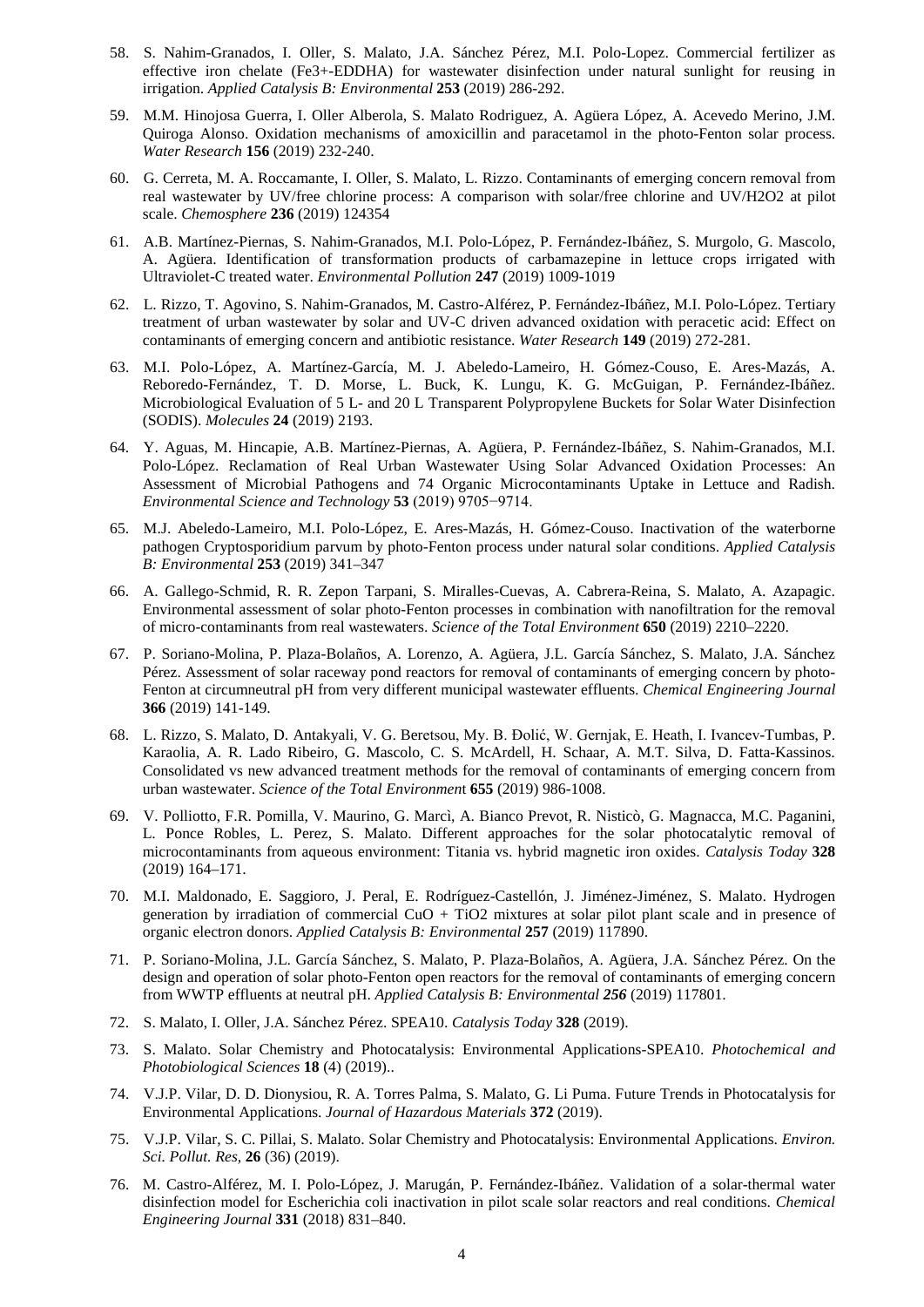- 77. A.B. Martínez-Piernas, M.I. Polo-López, P. Fernández-Ibáñez, A. Agüera. Validation and application of a multiresidue method based on liquidchromatography-tandem mass spectrometry for evaluating the plantuptake of 74 microcontaminants in crops irrigated with treatedmunicipal wastewater. *Journal of Chromatography A,* **1534** (2018) 10–21.
- 78. N. F.F. Moreira, C. Narciso-da-Rocha, M. I. Polo-Lopez, L.M. Pastrana-Martínez, J.L. Faria, C.M. Manaia, P. Fernandez-Ibañez, O.C. Nunes, A.M.T. Silva. Solar treatment (H2O2, TiO2-P25 and GO-TiO2 photocatalysis, photo-Fenton) of organic micropollutants, human pathogen indicators, antibiotic resistant bacteria and related genes in urban wastewater. *Water Research* **135** (2018) 195-206.
- 79. L. Ponce-Robles, M.I. Polo-López, I. Oller, J.A. Garrido-Cárdenas, S. Malato. Practical approach to the evaluation of industrial wastewater treatment by the application of advanced microbiological techniques. *Ecotoxicology and Environmental Safety* **166** (2018) 123-131.
- 80. S. Nahim-Granados, M.I. Polo López, J. A. Sánchez Pérez. Effective solar processes in fresh-cut wastewater disinfection: inactivation of pathogenic E. coli O157:H7 and *Salmonella enteritidis*. *Catalysis Today* **313** (2018) 79-85.
- 81. Manuel I. Maldonado, A. López-Martín, G. Colón, J. Peral, J.I. Martínez-Costa, S. Malato. Solar pilot plant scale hydrogen generation by irradiation of Cu/TiO2 composites in presence of sacrificial electron donors. *Applied Catalysis B: Environmental* **229** (2018) 15–23.
- 82. M. Ilkaeva; I. Krivtsov; J.R. García; E. Díaz; S. Ordóñez; E.I. García-López; G. Marcì; L. Palmisano; M.I. Maldonado; S. Malato. Selective photocatalytic oxidation of 5-hydroxymethyl-2-furfural in aqueous suspension of polymeric carbon nitride and its adduct with H2O2 in a solar pilot plant. *Catalysis Today* **315** (2018) 138-148.
- 83. L. Ponce-Robles, I. Oller, A. Agüera, M.J. Trinidad-Lozano, F.J. Yuste, S. Malato, L.A. Perez-Estrada. Application of a multivariate analysis method for non-target screening detection of persistent transformation products during the cork boiling wastewater treatment. *Science of the Total Environment* 633 (2018) 508-517.
- 84. I. Oller, S. Miralles-Cuevas, A. Agüera, S. Malato. Monitoring and removal of organic micro-contaminants by combining membrane technologies with advanced oxidation processes. Review. *Current Organic Chemistry* **22** (2018) 1103-1119.
- 85. P. Soriano-Molina, J.L. García Sánchez, S. Malato, L.A. Pérez-Estrada, J.A. Sánchez Pérez. Effect of volumetric rate of photon absorption on the kinetics of micropollutant removal by solar photo-Fenton with Fe3+-EDDS at neutral pH. *Chemical Engineering Journal* **331** (2018) 84–92.
- 86. P. Soriano-Molina, J.L. García Sánchez, O.M. Alfano, L.O. Conte, S. Malato, J.A. Sánchez Pérez. Mechanistic modeling of solar photo-Fenton process with Fe3+-EDDS at neutral pH. *Applied Catalysis B: Environmental* **233** (2018) 234–242.
- 87. Josef Krysa, Sixto Malato, Dionissios Mantzavinos, Pierre Pichat. Environmental Applications of Advanced Oxidation Processes (EAAOP5). *Catalysis Today* **313** (2018).
- 88. I. Oller Alberola, M.I. Polo López, S. Malato Rodríguez, M.I. Maldonado Rubio, L. Pérez Estrada. Tratamiento de agua residual mediante tecnologías solares para reutilización en agricultura. *Industria Quimica,*  **Julio-Agosto** (2018) 42-47.
- 89. S. Malato, P. Fernández-Ibañez, D. Robert, N. Keller. Selected contributions of the 9th European Meeting on Solar Chemistry and Photocatalysis: Environmental Applications (SPEA-9). *Catalysis Today* **287** (2017).
- 90. N. Keller and S. Malato. Collection of papers of the 9th European Meeting on Solar Chemistry and Photocatalysis: Environmental Applications (SPEA9). *Photochemcial and Photobiological Sciences* **16 (1)** (2017).
- 91. Y. Aguas, M. Hincapie, P. Fernández-Ibáñez, M. I. Polo-López. Solar photocatalytic disinfection of agricultural pathogenic fungi (Curvularia sp.) in real urban wastewater. *Science of the Total Environment* **607– 608** (2017) 1213–1224.
- 92. J. A. Garrido-Cardenas, M. I. Polo-López, I. Oller-Alberola. Advanced microbial analysis for wastewater quality monitoring: metagenomics trend. *Appl Microbiol Biotechnol*. **101** (2017) 7445–7458.
- 93. M. C. Campos-Mañas, P. Plaza-Bolaños, J. A. Sánchez-Pérez, S. Malato, A. Agüera. Fast determination of pesticides and other contaminants of emerging concern in treated wastewater using direct injection coupled to highly sensitive ultra-high performance liquid chromatography-tandem mass spectrometry. *J. Chromatogr. A*  **1507** (2017) 84–94.
- 94. J. Matos, S. Miralles-Cuevas, A. Ruíz-Delgado, I. Oller, S. Malato. Development of TiO2-C photocatalysts for solar treatment of polluted water. *Carbon* **122** (2017), 361-373.
- 95. L. Ponce-Robles, S. Miralles-Cuevas, I. Oller, A. Agüera, M. J. Trinidad-Lozano, F. J. Yuste, S. Malato. Cork boiling wastewater treatment and reuse through combination of advanced oxidation technologies. *Environmental Science and Pollution Research*, **24** (2017) 6317-6328.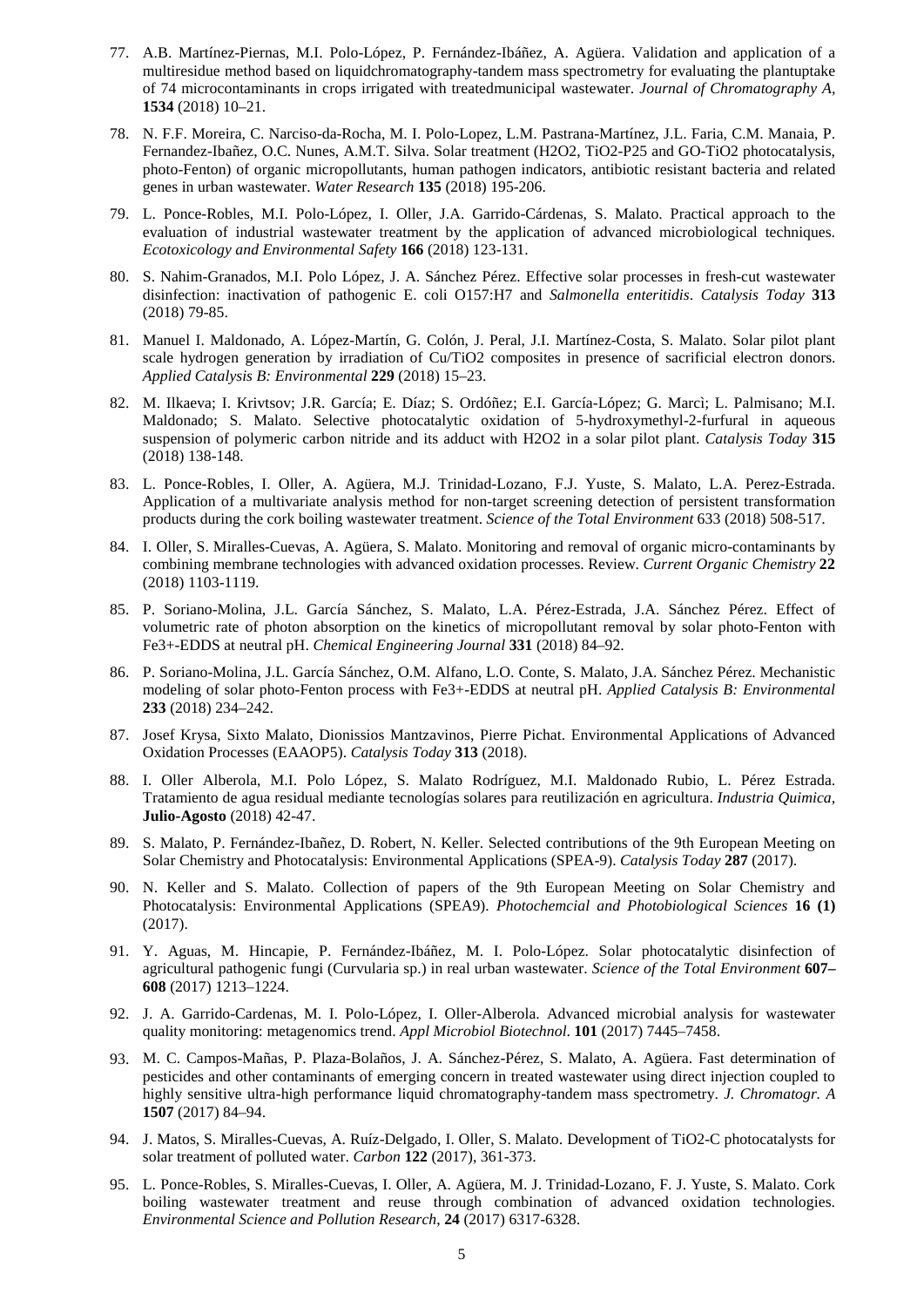- 96. S. Miralles-Cuevas, I. Oller, A. Agüera, J.A. Sánchez Pérez, S. Malato. Strategies for reducing cost by using solar photo-Fenton treatment combined with nanofiltration to remove microcontaminants in real municipal effluents: Toxicity and economic assessment. *Chemical Engineering Journal*, **318** (2017) 161-170.
- 97. L. Prieto-Rodríguez, I. Oller, A. Agüera S. Malato. Elimination of organic micro-contaminants in municipal wastewater by a combined immobilized biomass reactor and solar photo-Fenton tertiary treatment. *Journal of Advanced Oxidation Technologies*, **20** (2017) 20160192.
- 98. R. Poblete, I. Oller, M. I. Maldonado, Y. Luna, E. Cortes. Cost estimation of COD and color removal from landfill leachate using combined coffee-waste based activated carbon with advanced oxidation processes. *Journal of Environmental Chemical Engineering*, **5** (2017) 114-121.
- 99. S. Miralles-Cuevas, I. Oller, A. Agüera, M. Llorca, J.A. Sánchez-Pérez, S. Malato. Combination of nanofiltration and ozonation for the remediation of real municipal wastewater effluents: Acute and chronic toxicity assessment. *Journal of Hazardous Materials*, **323** (2017) 442-451.
- 100. S. Miralles-Cuevas, D. Darowna, A. Wanag, S. Mozia, S. Malato, I. Oller. Comparison of UV/H2O2, UV/S2O82−, solar/Fe(II)/H2O2 and solar/Fe(II)/S2O82− at pilot plant scale for the elimination of microcontaminants in natural water: An economic assessment. *Chemical Engineering Journal*, **310** (2017) 514-524.
- 101. I. De la Obra, L. Ponce-Robles, S. Miralles-Cuevas, I. Oller, S. Malato, J.A Sánchez Pérez. Microcontaminant removal in secondary effluents by solar photo-Fenton at circumneutral pH in raceway pond reactors. *Catalysis Today*, **287** (2017) 10-14.
- 102. M.J. Abeledo-Lameiro, A. Reboredo-Fernández, M.I. Polo-López, P. Fernández-Ibáñez, E. Ares-Mazás, H. Gómez-Couso. Photocatalytic inactivation of the waterborne protozoan parasite Cryptosporidium parvum using TiO2/H2O2 under simulated and natural solar conditions. *Catalysis Today*, **280** (2017) 132–138.
- 103. A. Yoosefi Booshehri, M.I. Polo-Lopez, M. Castro-Alférez, P. He, R. Xu, W. Rong, S. Malato, P. Fernández-Ibáñez. Assessment of solar photocatalysis using Ag/BiVO4 at pilot solar Compound Parabolic Collector for inactivation of pathogens in well water and secondary effluents. *Catalysis Today*, **281** (2017) 124–134.
- 104. M. Castro-Alférez, M.I. Polo-López, J. Marugán, P. Fernández-Ibáñez. Mechanistic model of the Escherichia coli inactivation by solar disinfection based on the photo-generation of internal ROS and the photo-inactivation of enzymes: CAT and SOD. *Chemical Engineering Journal,* **318** (2017) 214–223.
- 105. M. Castro-Alférez, M.I. Polo-López, J. Marugán, P. Fernández-Ibáñez. Mechanistic modeling of UV and mildheat synergistic effect on solar water disinfection. *Chemical Engineering Journal*, **316** (2017) 111–120.
- 106. A. Ruiz-Aguirre, M.I. Polo-López, P. Fernández-Ibáñez, G. Zaragoza. Integration of Membrane Distillation with solar photo-Fenton for purification of water contaminated with Bacillus sp. and Clostridium sp. Spores. *Science of the Total Environment*, **595** (2017) 110–118.
- 107. A. Bianco, M.I. Polo-López, P. Fernández-Ibáñez, M. Brigante, G. Mailhot. Disinfection of water inoculated with Enterococcus faecalis using solar/Fe(III)EDDS-H2O2 or S2O82- process. *Water Research*, **118** (2017) 249-260.
- 108. M.I. Polo-López, M. Castro-Alférez, S. Nahim-Granados, S. Malato, P. Fernández-Ibáñez. Legionella jordanis inactivation in water by solar driven processes: EMA-qPCR versus culture-based analyses for new mechanistic insights. *Catalysis Today*, **287** (2017) 15–21.
- 109. Dionissios Mantzavinos, Ioannis Poulios, Pilar Fernández-Ibañez, Sixto Malato. Environmental Applications of Advanced Oxidation Processes (EAAOP4). *Catalysis Today* **280**, (2017).
- 110. Vítor J.P. Vilar, Camila C. Amorim, Gianluca Li Puma, Sixto Malato, Dionysios D. Dionysiou. Intensification of photocatalytic processes for niche applications in the area of water, wastewater and air treatment. *Chemical Engineering Journal,* **310**, (2017).
- 111. Vítor J.P. Vilar, Camila C. Amorim, Enric Brillas, Gianluca Li Puma, Sixto Malato, Dionysios D. Dionysiou. AOPs: Recent advances in overcome barriers in the treatment of water, wastewater and air. *Environ. Sci. Pollut. Res,* **24 (7), (**2017).
- 112. Sixto Malato, Pap Zsolt. Materials for photocatalytic degradation of contaminants of environmental concern. **Catalysis Today**, **284**, (2017).
- 113. Javier Páramo-Vargas, Manuel I Maldonado-Rubio, Fernando I Gómez-Castro, Juan M Peralta-Hernández. Modeling the Fenton depuration of the effluent from a slaughterhouse based on design of experiments. *MOJ Ecology & Environmental Science,* **2** (2017), 00018.
- 114. S. Papoutsakis, C. Pulgarín, I. Oller, R. Sánchez-Moreno, S. Malato. Enhancement of the Fenton and photo-Fenton processes by components found in wastewater from the industrial processing of natural products: The possibilities of cork boiling wastewater reuse. *Chemical Engineering Journal*, **304** (2016) 890-896.
- 115. L. Andronic, L. Isac, S. Miralles, M. Visa, I. Oller, A. Duta, S. Malato. Pilot-plant evaluation of TiO2 and TiO2-based hybrid photocatalysts for solar treatment of polluted water. *Journal of Hazardous Materials,* **320** (2016) 469-478.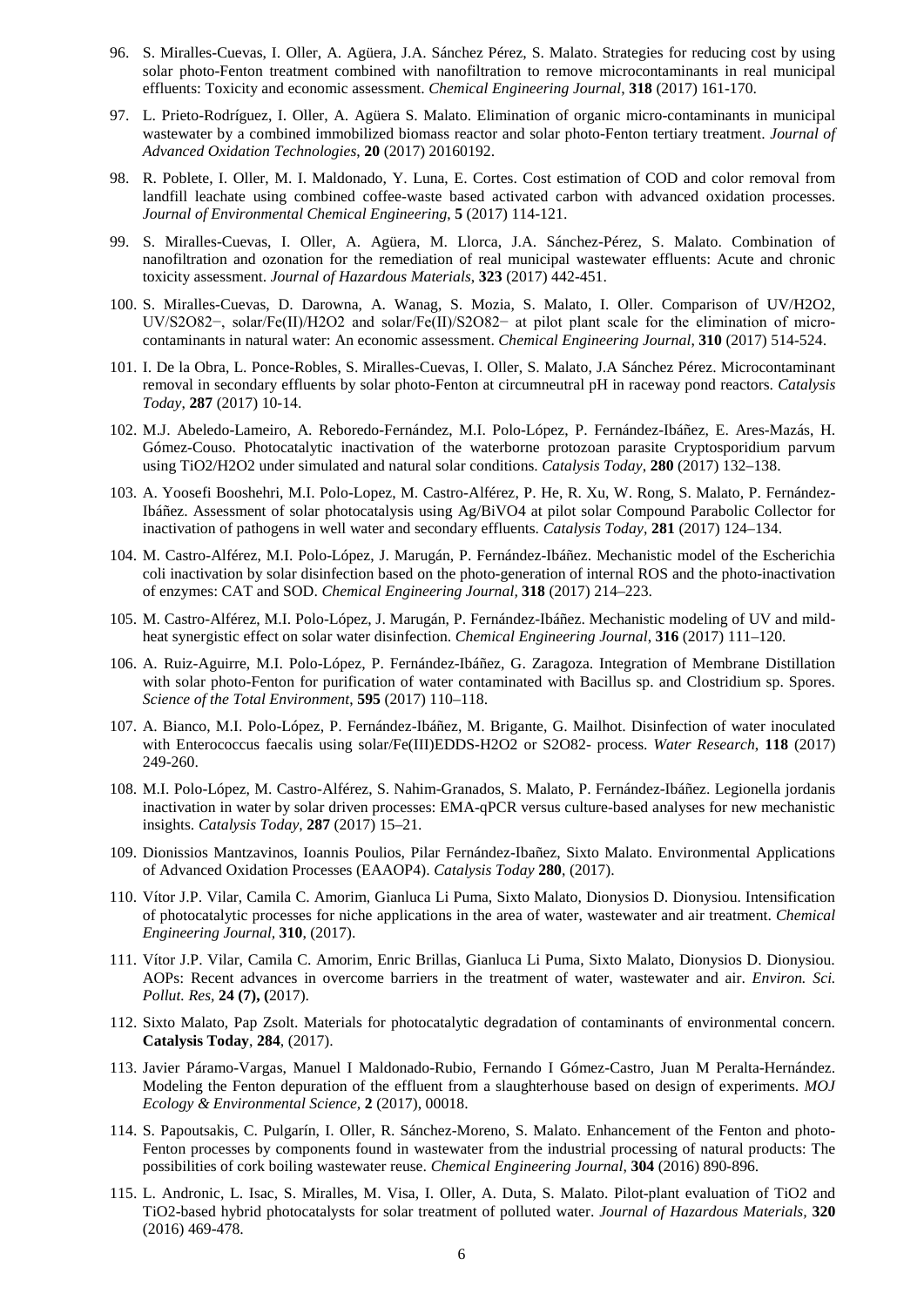- 116. M. Castro-Alférez, M.I. Polo-López, P. Fernández-Ibáñez. Intracellular mechanisms of solar water disinfection. *Nature Scientific Reports*, **6** (2016) 38145.
- 117. S. Giannakis, M.I. Polo-López, D. Spuhler, J.A. Sánchez-Pérez, P. Fernández-Ibáñez, C. Pulgarin. Solar disinfection is an augmentable, in situ-generated photo-Fenton reaction - Part 1: A review of bacterial inactivation by hv/H2O2/Fe, at near-neutral pH. *Applied Cataysis B: Environmental*, **199** (2016) 199-223.
- 118. S. Giannakis, M.I. Polo-López, D. Spuhler, J.A. Sánchez-Pérez, P. Fernández-Ibáñez, C. Pulgarin. Solar disinfection is an augmentable, in situ-generated photo-Fenton reaction - Part 2: A review of the applications for drinking water and wastewater disinfection. *Applied Cataysis B: Environmental*, **199** (2016) 431-446.
- 119. V Aurioles-López, M I Polo-López, P Fernández-Ibáñez, A López-Malo, E R Bandala. Effect of iron salt counter ion in dose response curves for inactivation of Fusarium solani in water through solar driven Fentonlike processes. *Physics and Chemistry of the Earth* **91** (2016) 46-52.
- 120. S. Malato, M.I. Maldonado, P. Fernández-Ibáñez, I. Oller, I. Polo, R. Sánchez-Moreno. Decontamination and disinfection of water by solar photocatalysis: The pilot plants of the Plataforma Solar de Almeria. *Materials Science in Semiconductor Processing* **42** (2016) 15-23.
- 121. E Ortega-Gómez, M M Ballesteros-Martín, B Esteban-García, JA Sánchez-Pérez, P Fernández-Ibáñez. Wastewater disinfection by neutral pH photo-Fenton: the role of solar radiation. *Applied Catalysis B: Environmental,* **181** (2016) 1-6.
- 122. Arzate-Salgado, S., Ramírez Zamora, R., Zanella, R., Peral, J., Malato, S., Maldonado M.I.; Photocatalytic hydrogen production in a solar pilot plant using a Au/TiO2 photo catalyst. *Int. J. Hydrogen Energy*, **41** (2016) 11933-11940.
- 123. Del Moro G., Prieto-Rodríguez L., De Sanctis M., Di Iaconi C., Malato S., Mascolo G. Landfill leachate treatment: Comparison of standalone electrochemical degradation and combined with a novel biofilter. *Chemical Engineering Journal,* **288** (2016) 87–98.
- 124. I. Carra, J. A. Sánchez Pérez, S. Malato, O. Autin, B. Jefferson and P. Jarvis. Performance of different advanced oxidation processes for tertiary wastewater treatment to remove the pesticide acetamiprid. *J. Chem. Technol. Biotechnol.* **91** (2016) 72–81.
- 125. S. Miralles-Cuevas, I. Oller, A. Agüera, J. A. Sánchez Pérez, Ricardo Sánchez-Moreno and S. Malato. Is the combination of nanofiltration membranes and AOPs for removing microcontaminants cost effective in real municipal wastewater effluents? *Environ. Sci.: Water Res. Technol.* **2** (2016) 511–520.
- 126. J. Carbajo, M. Jiménez, S. Miralles, S. Malato, M. Faraldos, A. Bahamonde. Study of application of titania catalysts on solar photocatalysis: Influence of type of pollutants and water matrices. *Chemical Engineering Journal*, **291** (2016) 64–73.
- 127. Ruiz-Aguirre, A., Polo-López, M.I., Fernández-Ibáñez, P., Zaragoza, G. Assessing the validity of solar membrane distillation for disinfection of contaminated water. *Desalination and Water Treatment* **55** (2015) 2792-2799
- 128. Ferro, G., Polo-López, M.I., Martínez-Piernas, A.B., Fernández-Ibáñez, P., Agüera, A., Rizzo, L. Cross-Contamination of Residual Emerging Contaminants and Antibiotic Resistant Bacteria in Lettuce Crops and Soil Irrigated with Wastewater Treated by Sunlight/H2O2. *Environmental Science and Technology,* **49** (2015) 11096-11104.
- 129. Polo, D., García-Fernández, I., Fernández-Ibáñez, P., Romalde J.L. Solar water disinfection (SODIS): Impact on hepatitis A virus and on a human Norovirus surrogate under natural solar conditions. *Int. Microbiology* **18** (2015) 41-49.
- 130. Irene Carra, José Antonio Sánchez Pérez, Sixto Malato, Olivier Autin, Bruce Jefferson, Peter Jarvis. Application of high intensity UVC-LED for the removal of acetamiprid with the photo-Fenton process. *Chemical Engineering Journal* **264** (2015) 690-698.
- 131. G. Rivas, I. Carra, J. L. García Sánchez, J. L. Casas López, S. Malato, J. A. Sánchez Pérez. Modelling of the operation of raceway pond reactors for micropollutant removal by solar photo-Fenton as a function of photon absorption. *Appl. Catal. B: Environ.* **178** (2015) 210-217.
- 132. Stefanos Papoutsakis, Zahra Afshari, Sixto Malato, César Pulgarin. Elimination of the iodinated contrast agent iohexol in water, wastewater and urine matrices by application of photo-Fenton and ultrasound advanced oxidation processes. *J. Environ. Chem. Eng.* **3** (2015) 2002–2009.
- 133. Jaime Giménez, Bernardí Bayarri, Óscar González, Sixto Malato, José Peral, Santiago Esplugas. Advanced Oxidation Processes at Laboratory Scale: Environmental and Economic Impacts. *ACS Sustainable Chem. Eng.* **3** (2015) 3188−3196.
- 134. Ioannis Poulios, Sixto Malato, Dionissios, Mantzavinos. Photocatalysis Science and Applications. *Appl. Catal. B: Environ.***178** (2015) 1.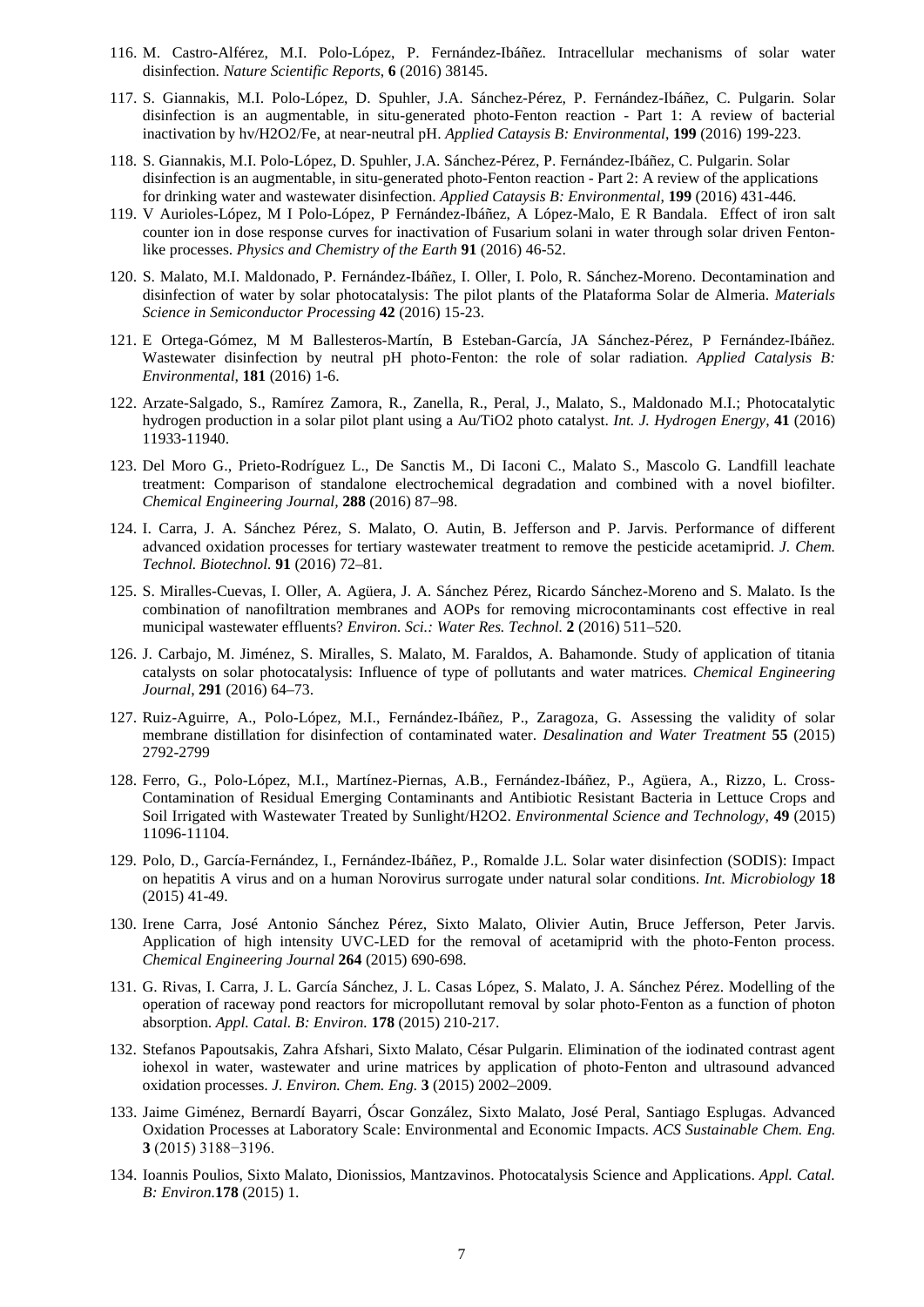- 135. Mendes Saggioro E., Sousa Oliveira A., Pavesi T., Margarita Jiménez Tototzintle, Maldonado M. I., Correia F.V., Costa Moreira J. Solar CPC Pilot Plant Photocatalytic Degradation of Indigo Carmine Dye in Waters and Wastewaters Using Supported-TiO2: Influence of Photodegradation Parameters. *Inter. J. Photoenergy* **2015** (2015) 656153.
- 136. Fernández-Ibáñez P., Polo-López M.I., Malato, S. Wadhwa, S. Hamilton, J.W.J. Dunlop, P.S.M. D'Sa, R. Magee, E. O'Shea, K. Dionysiou, D.D. Byrne, J.A. Solar photocatalytic disinfection of water using titanium dioxide graphene composites. *Chem. Eng. J.* **261** (2015) 36-44.
- 137. Keogh, M.B. Castro-Alférez, M. Polo-López, M.I. Fernández Calderero, I. Al-Eryani, Y.A. Joseph-Titus, C. Sawant, B. Dhodapkar, R. Mathur, C. McGuigan, K.G. Fernández-Ibáñez, P. Capability of 19-L polycarbonate plastic water cooler containers for efficient solar water disinfection (SODIS): Field case studies in India, Bahrain and Spain. *Solar Energy* **116** (2015) 1-11.
- 138. Fiorentino, A. Ferro, G. Alferez, M.C. Polo-López, M.I. Fernández-Ibañez, P. Rizzo, L. Inactivation and regrowth of multidrug resistant bacteria in urban wastewater after disinfection by solar-driven and chlorination processes. *J. Photochem. Photobiol. B: Biol.* **148** (2015) 43-501.
- 139. García-Fernández, I. Fernández-Calderero, I. Polo-López, M.I. Fernández-Ibáñez, P. Disinfection of urban effluents using solar TiO2 photocatalysis: A study of significance of dissolved oxygen, temperature, type of microorganism and water matrix. *Catalysis Today* **240** (2015) 30-38
- 140. Byrne, J.A. Dunlop, P.S.M. Hamilton, J.W.J. Fernández-Ibáñez, P. Polo-López, I. Sharma, P.K. Vennard, A.S. A Review of Heterogeneous Photocatalysis for Water and Surface Disinfection. *Molecules* **20** (2015) 5574- 5615.
- 141. Ortega-Gómez, E. Ballesteros Martín, M.M., Carratala Ripolles, A., Fernández Ibañez P., Sánchez Pérez J.A., Pulgarín, C. Principal parameters affecting virus inactivation by the solar photo-Fenton process at neutral pH and µM concentrations of H2O2 and Fe2+/3+ *Appl. Catal. B: Environ*. **174-175** (2015) 395-402.
- 142. Spasiano, D., Marotta, R., Fernández-Ibañez, P., Malato, S., Di Somma, I. Solar photocatalysis: history, principles, materials, reactors, some commercial and pre-industrialized applications. A comprehensive approach. *Appl. Catal. B: Environ*. **170-171** (2015) 90-123.
- 143. Despo Fatta-Kassinos, C. Manaia, T. U. Berendonk, E. Cytryn, J. Bayona, B. Chefetz, J. Slobodnik, N. Kreuzinger, L. Rizzo, S. Malato, L. Lundy, A. Ledin. COST Action ES1403: New and Emerging challenges and opportunities in wastewater REUSe (NEREUS). *Environ Sci Pollut Res* **22 (**2015) 7183–7186.
- 144. Ferro, G., Castro-Alferez, M., Polo-Lopez, M.I., Rizzo, L., Fernández-Ibañez, P. Urban wastewater disinfection for agricultural reuse: effect of solar driven AOPs in the inactivation of a multidrug resistant E. coli strain. *Appl. Catal. B: Environ.* **178** (2015) 65-73.
- 145. Mendes Saggioro, E. Sousa Oliveira, A. Forsin Buss, A. de Paiva Magalhaes, D. Pavesi, T. Jiménez, M. Maldonado, M. I. Vieira Ferreira, L. F. Costa Moreira, J. Photo-decoloration and ecotoxicological effects of solar compound parabolic collector pilot plant and artificial light photocatalysis of indigo carmine dye. *Dyes and Pigments* **113** (2015) 571-580.
- 146. Cabrera Reina, A. Santos-Juanes, L. García Sánchez, J.L. Casas López, J.L. Maldonado Rubio, M.I. Li Puma, G. Sánchez Pérez, J.A. Modeling the photo-Fenton oxidation of the pharmaceutical 1 paracetamol in water including the effect of photon absorption (VRPA). *Appl. Catal. B: Environ*. **166-167** (2015) 295-301.
- 147. Jiménez, M. Maldonado, M. I. Rodríguez, E. M. Hernández-Ramírez, A. Saggioro, E. Carra, I. Sánchez Pérez, J. A. Supported TiO2 solar photocatalysis at semi-pilot scale: Degradation of pesticides found in citrus processing industry wastewater, reactivity and influence of photogenerated species. *J. Chem. Technol. Biotech.* **90** (2015) 149-157.
- 148. Cabrera Reina, A. Santos-Juanes Jordá, L. Casas López J.L. Maldonado Rubio M.I. García Sánchez J.L. Sánchez Pérez J.A. Biological oxygen demand as a tool to predict membrane bioreactor best operating conditions for a photo-Fenton pre-treated toxic wastewater. *J. Chem. Technol. Biotech*. **90** (2015) 110-119.
- 149. Jiménez-Tototzintle, M.; Oller, I. Hernández-Ramírez, A.; Malato, S. Maldonado, M. I. Remediation of agrofood industry effluents by biotreatment combined with supported TiO2/H2O2 solar photocatalysis. *Chem. Eng. J.* **273** (2015) 205-213.
- 150. Stefanos Papoutsakis, Sara Miralles-Cuevas, Nicolas Gondrexon, Stephane Baup, Sixto Malato, Cesar Pulgarin. Coupling between high-frequency ultrasound and solar photo-Fenton at pilot scale for the treatment of organic contaminants: An initial approach. *Ultras. Sonochem*. **22** (2015) 527-534.
- 151. S. Miralles-Cuevas, I. Oller, J. A. Sánchez Pérez, S. Malato. Application of solar photo-Fenton at circumneutral pH to nanofiltration concentrates for removal of pharmaceuticals in MWTP effluents. *Environ Sci Pollut Res* **22** (2015) 846–855.
- 152. Jaime Giménez, Bernardí Bayarri, Óscar González, Sixto Malato, José Peral, Santiago Esplugas. A Comparison of the Environmental Impact of Different AOPs: Risk Indexes. *Molecules* **20** (2015) 503-518, 2015.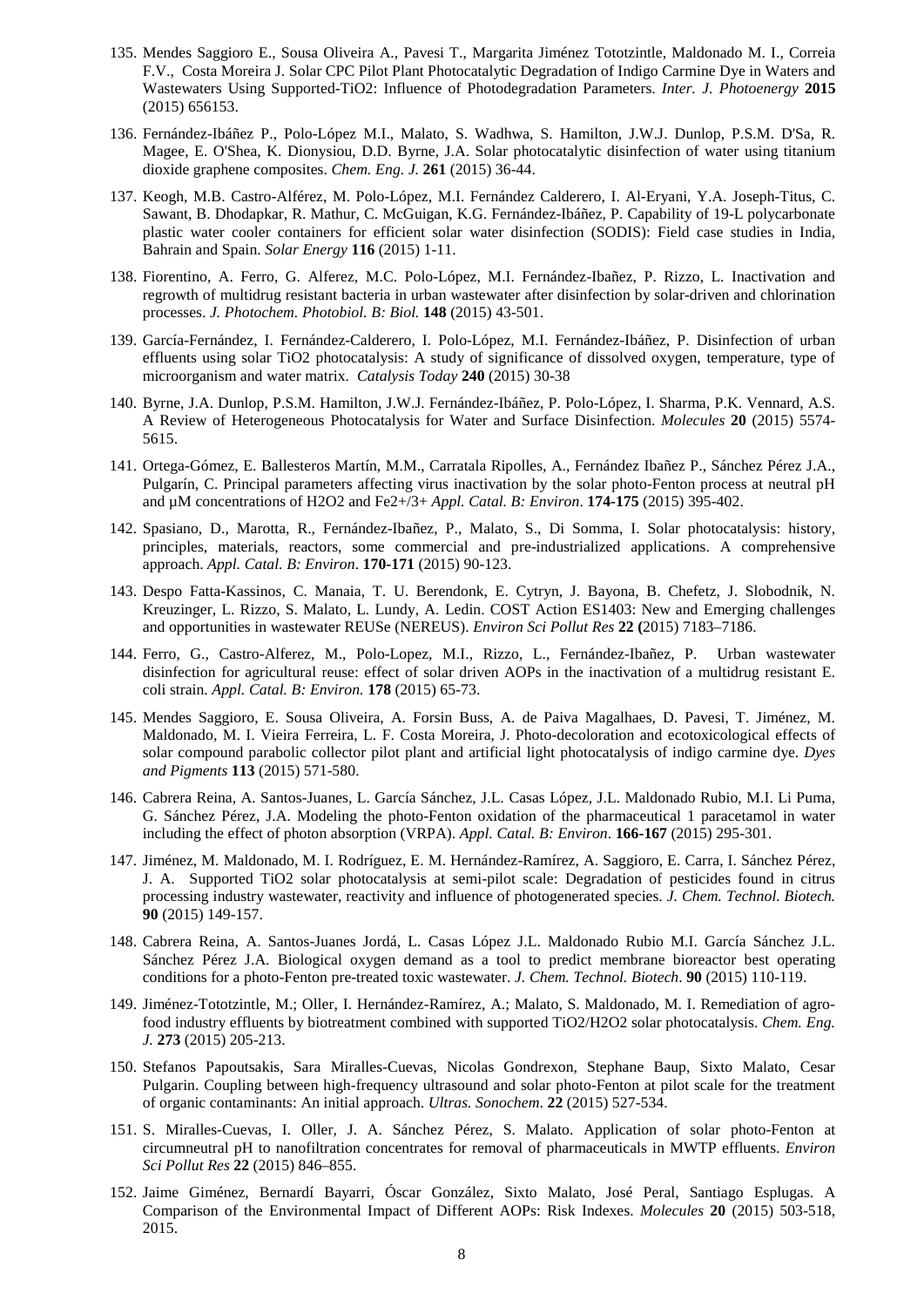- 153. Carlos Amor, Estefanía De Torres-Socías, José A. Peres, Manuel I. Maldonado, Isabel Oller, Sixto Malato, Marco S. Lucas. Mature landfill leachate treatment by coagulation/flocculationcombined with Fenton and solar photo-Fenton processes. *J. Hazar. Mat*. **286** (2015) 261-268.
- 154. S. Papoutsakis, F.F. Brites-Nóbrega, C. Pulgarin, S. Malato. Benefits and limitations of using Fe(III)-EDDS for the treatment of highly contaminated water at near-neutral pH. *J. Photochem. Photobiol. A: Chem.* **303** (2015), 1-7.
- 155. Irene Carra, Carla Sirtori, Laura Ponce-Robles, José Antonio Sánchez Pérez, Sixto Malato, Ana Agüera. Degradation and monitoring of acetamiprid, thiabendazole and their transformation products in an agro-food industry effluent during solar photo-Fenton treatment in a raceway pond reactor. *Chemosphere* **130** (2015) 73- 81.
- 156. S. Miralles-Cuevas, I. Oller, A. Agüera, L. Ponce-Robles, J.A. Sánchez Pérez, S. Malato. Removal of microcontaminants from MWTP effluents by combination of membrane technologies and solar photo-Fenton at neutral pH. *Catalysis Today* **252** (2015) 78-83.
- 157. S. Papoutsakis, S. Miralles-Cuevas, I. Oller, J.L. Garcia Sanchez, C. Pulgarin, S. Malato. Microcontaminant degradation in municipal wastewater treatment plant secondary effluent by EDDS assisted photo-Fenton at near-neutral pH: An experimental design approach. *Catalysis Today* **252** (2015) 61-69.
- 158. De Torres-Socías E., Prieto-Rodríguez L., Zapata A., Fernández-Calderero I., Oller I., Malato S.. Detailed treatment line for a specific landfill leachate remediation. Brief economic assessment. *Chem. Eng. J.* **261** (2015) 60–66.
- 159. Polo-López, M.I. Castro-Alférez, M. Oller, I. Fernández-Ibáñez P. Assessment of solar photo-Fenton, photocatalysis, and H2O2 for removal of phytopathogen fungi spores in synthetic and real effluents of urban wastewater. *Chem. Eng. J.* **257** (2014) 122–130.
- 160. Ruiz-Aguirre, A. Polo-López, M.I. Fernández-Ibáñez, P. Zaragoza, G. Assessing the validity of solar membrane distillation for disinfection of contaminated water. *Desal. Water Treat*. **21** (2014) 1–8.
- 161. Ortega-Gómez E., Esteban García B., Ballesteros Martín M. M., Fernández-Ibáñez P., Sánchez Pérez J. A., Inactivation of natural enteric bacteria in real municipal wastewater by solar photo-fenton at neutral pH. *Wat. Res*. **63** (2014) 316-324.
- 162. Saggioro, E. M. Oliveira, A. S. Pavesi; T. Jiménez-Tototzintle, M. Maldonado, M. I. Correia, F. V. Moreira, J. C. Solar CPC pilot plant photocatalytic degradation of Bisphenol A in waters and wastewaters using suspended and supported-TiO2. Influence of photogenerated species. *Environ. Sci. Pol. Res.* **21** (2014) 12112-12121.
- 163. Marquez, G. Rodriguez, E. M. Maldonado, M. I. Alvarez, P. M. Integration of ozone and solar TiO2 photocatalytic oxidation for the degradation of selected pharmaceutical compounds in water and wastewater. *Sep. Pur. Technol.* **136** (2014) 18-26.
- 164. Miranda-García N., Suárez S., Ignacio Maldonado M., Malato S., Sánchez B. Regeneration approaches for TiO2 immobilized photocatalyst used in the elimination of emerging contaminants in water. *Catal. Today* **230** (2014) 27-34.
- 165. Karaolia, P., Michael, I., García-Fernández, I, Agüera, A., Malato, S., Fernández-Ibáñez, P., Fatta-Kassinos, D. Reduction of clarithromycin and sulfamethoxazole-resistant Enterococcus by pilot-scale solar-driven Fenton oxidation. *Sci. Tot. Environ.* **468-469** (2014) 19-27.
- 166. Carra I., Santos-Juanes L., Acién Fernández F. G., Malato S., Sánchez Pérez J. A.. New approach to solar photo-Fenton operation. Raceway ponds as tertiary treatment technology. *J. Hazar. Mat.,* **279** (2014) 322-329.
- 167. Miralles-Cuevas S., Oller I., Sánchez Pérez J.A., Malato S. Removal of pharmaceuticals from MWTP effluent concentrate by nanofiltration and solar photo-Fenton using different iron complexes at neutral pH. *Wat. Res.,* **64** (2014) 23-31.
- 168. Miralles-Cuevas S., Prieto-Rodríguez L., De Torres-Socías E., Polo-López M.I., Fernández-Ibañez P., Oller I., Malato S. Strategies for hydrogen peroxide dosing based on dissolved oxygen concentration for solar photo-Fenton treatment of complex wastewater. *Global NEST Journal*, *16* (2014) 553-560.
- 169. Carra I., García Sánchez J.L, .Malato S., Sánchez Pérez J.A. Modelling Micropollutant Removal By Solar Photo-Fenton. *Global NEST Journal, 16* (2014) 445-454.
- 170. De Torres-Socías E., Cabrera-Reina A., Trinidad M. J., Yuste F. J., Oller I., Malato S. Dynamic modelling for cork boiling wastewater treatment at pilot plant scale. *Environ Sci Pollut Res,* **21** (2014) 12182-189.
- 171. Saldaña-Robles, A. Guerra-Sánchez, R. Mendez-Tovar, M. Maldonado-Rubio, M. I. Peralta-Hernández, J. M. Optimization of the operating parameters using RSM for the Fenton oxidation process and adsorption on vegetal carbon of MO solutions. J*. Industrial and Engineering Chemistry*, **20**, 848-857. 2014
- 172. Cabrera Reina, A Casas López, J.L. Maldonado Rubio, M.I Santos-Juanes Jordá, L García Sánchez, J.L. Sánchez Pérez, J.A. Effects of Environmental Variables on the Photo-Fenton Plant Design. *Chemical Engineering Journal*, **237**, 469 – 477. 2014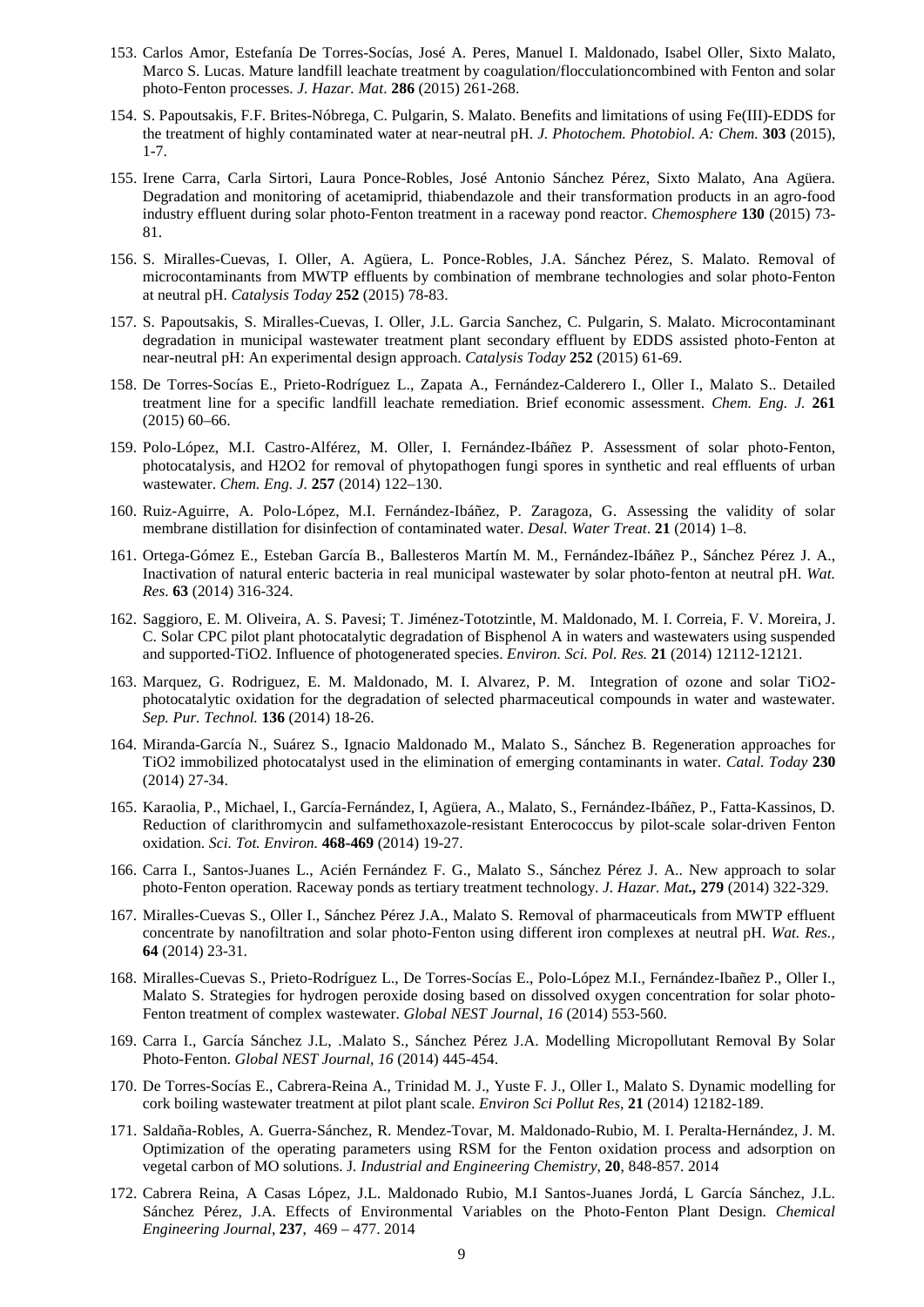- 173. María M. Micó Ana Zapata Manuel I. Maldonado Jordi Bacardit Jorge Malfeito Carme Sans Fosetyl Al photo-Fenton degradation and its endogeneous catalyst inhibition. *Journal of Hazardous Materials*, **265**, 177-184. 2014
- 174. M.L. Maya-Treviño, J.L. Guzmán-Mar, L. Hinojosa-Reyes, N.A. Ramos-Delgado, M.I. Maldonado, A. Hernández-Ramírez. Activity of the ZnO-Fe2O3 catalyst on the degradation of dicamba and 2,4-D herbicides using simulated solar light. *Ceramics International,* **40**, 8701-8708. 2014
- 175. I. Carra, S. Malato, M. Jiménez, M.I. Maldonado, J.A. Sánchez Pérez. Microcontaminant removal by solar photo-Fenton at natural pH run with sequential and continuous iron additions. *Chemical Engineering Journal* **235,** 132–140. 2014
- 176. N. Miranda-García, S. Suárez, M. Ignacio Maldonado, S. Malato, B. Sánchez. Regeneration approaches for TiO2 immobilised photocatalyst used in the elimination of emerging contaminants in water. *Catalysis Today* **230** 27-34. 2014
- 177. L. Fernandes M. Lucas M. I. Maldonado I. Oller A. Sampaio Treatment of pulp mill wastewater by Cryptococcus podzolicus and solar photo-Fenton: a case study. *Chemical Engineering Journal* **245**, 158-165. 2014.
- 178. D.A. Keane, K.G. McGuigan, P. Fernández Ibáñez, M.I. Polo-López, J.A. Byrne, P.S.M. Dunlop, K. O'Shea, D.D. Dionysiou, S.C. Pillai. Solar photocatalysis for water disinfection: materials and reactor design. *Catalysis Science & Technology*, **4**, 1211-1226, 2014.
- 179. J. Rodríguez-Chueca, M.I. Polo-López, R. Mosteo, M.P. Ormad, P. Fernández-Ibáñez. Disinfection of real and simulated urban wastewater effluents using a mild solar photo-Fenton. *Applied Catalysis B: Environmental*, **150-151**, 619-629, 2014.
- 180. Ortega-Gómez, E., Ballesteros Martín, M.M., Esteban García, B., Sánchez Pérez, J.A., Fernández Ibáñez, P. Solar photo-Fenton for water disinfection: An investigation of the competitive role of model organic matter for oxidative species. *Applied Catalysis B: Environmental*, **148-149**, 484-489, 2014.
- 181. R. Nalwanga, B. Quilty, C. Muyanja, P. Fernandez-Ibañez, K.G. McGuigan. Evaluation of solar disinfection of E. coli under Sub-Saharan field conditions using a 25L borosilicate glass batch reactor fitted with a compound parabolic collector. *Solar Energy* **100**, 195–202, 2014.
- 182. Karaolia, P., Michael, I., García-Fernández, I, Agüera, A., Malato, S., Fernández-Ibáñez, P., Fatta-Kassinos, D. Reduction of clarithromycin and sulfamethoxazole-resistant Enterococcus by pilot-scale solar-driven Fenton oxidation. *Science of the Total Environment*, **468-469**, 19-27, 2014.
- 183. P. Fernández Ibáñez, M.I. Polo López, R. Van Grieken, J. Marugán Aguado, F. Martínez Castillejo, R. Molina Gil, E. Ares Mazás, H. Gómez Couso. Proyecto Embiophoto: Eliminación de micro contaminantes y patógenos en aguas residuales mediante procesos de bioxidación avanzada y fotocatálisis. *RETEMA*, **enero-febrero**, 6-9, 2014.
- 184. S. Miralles-Cuevas, F. Audino, I. Oller, R. Sánchez-Moreno, J.A. Sánchez Pérez, S. Malato. Pharmaceuticals removal from natural water by nanofiltration combined with advanced tertiary treatments (solar photo-Fenton, photo-Fenton-like Fe (III)-EDDS complex and ozonation). *Sep. Pur. Technol*., **122**, 515-522, 2014.
- 185. S. Miralles-Cuevas, I. Oller, A. Ruiz Aguirre, J.A. Sánchez Pérez, S. Malato Rodríguez. Removal of pharmaceuticals at microg L-1 by combined nanofiltration and mild solar photo-Fenton. *Chem. Eng. J.,* **239**, 68-74, 2014.
- 186. Irene Carra, José Luis García Sánchez, José Luis Casas López, Sixto Malato, José Antonio Sánchez Pérez. Phenomenological study and application of the combined influence of iron concentration and irradiance on the photo-Fenton process to remove micropollutants. *Sci. Tot. Environ*., **478**, 123-132, 2014.
- 187. C. Adán, A. Bahamonde, I. Oller, S. Malato, A. Martínez-Arias. Influence of iron leaching and oxidizing agent employed on solarphotodegradation of phenol over nanostructured iron-doped titania catalysts. *Appl. Catal. B: Environ*., **144**, 269-276, 2014.
- 188. B. Bayarri, J. Giménez, M.I. Maldonado, S. Malato, S. Esplugas. 2,4-Dichlorophenol degradation by means of heterogeneous photocatalysis. Comparison between laboratory and pilot plant performance. *Chem. Eng. J.,* **232**, 405–417, 2013.
- 189. E. De Torres-Socías, I. Fernández-Calderero, I. Oller, M.J. Trinidad-Lozano, F.J. Yuste, S. Malato. Cork boiling wastewater treatment at pilot plant scale: comparison of solar photo-Fenton and ozone (O3, O3/H2O2). Toxicity and biodegradability assessment. *Chem. Eng. J.,* **234**, 232-239, 2013.
- 190. M.B. Fisher, D.A. Keane, P. Fernández-Ibáñez, J. Colreavy, S.J. Hinder, K.G. McGuigan, S.C. Pillai. Nitrogen and Copper doped visible light active TiO2 photocatalysts for water decontamination. *Applied Catalysis B: Environ.*, **130**, 8-13, 2013.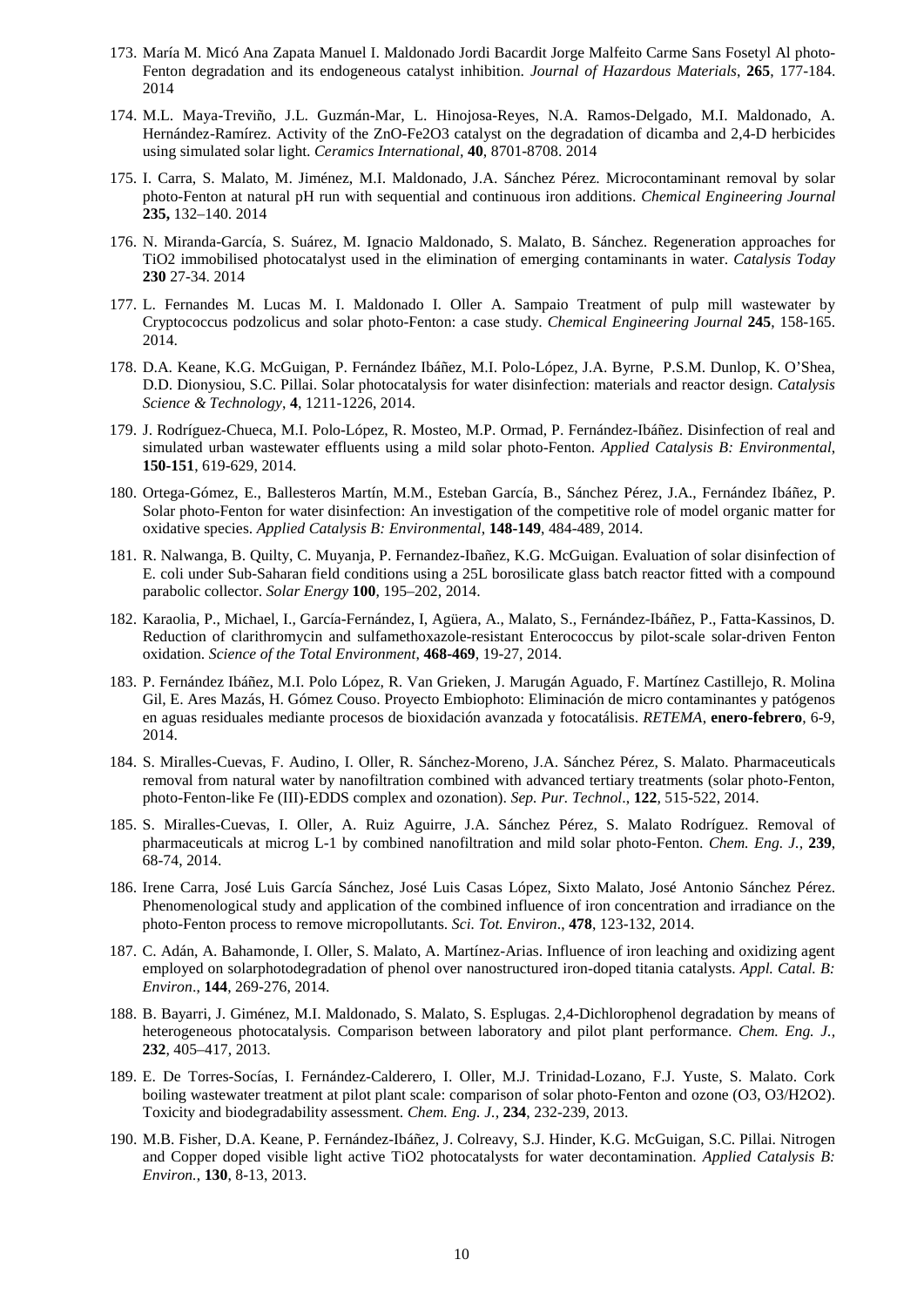- 191. S. Helali, M. I. Polo-López, P. Fernández-Ibáñez, B. Ohtani, F. Amano, S. Malato, C. Guillard. Solar photocatalysis: A green technology for E. coli contaminated water disinfection. Effect of concentration and different types of suspended catalyst. J*. Photochem. Photobiol. A: Chemistry*, **276**, 31– 40, 2013.
- 192. K, Villa; X, Domènech; S, Malato; M,l I. Maldonado; J, Peral. Heterogeneous photocatalytic hydrogen generation in a solar pilot plant. *Int. J. Hydrogen Energy* **38(29)**, 12718-12724, 2013.
- 193. J. A. Sánchez Pérez, I. M. Román Sánchez, I. Carra, A. Cabrera Reina, J. L. Casas López, S. Malato. Economic evaluation of a combined photo-Fenton/MBR process using pesticides as model pollutant. Factors affecting costs. *J. Hazar Mat*., **244-245**, 195-203, 2013.
- 194. N. Klamerth, S. Malato, A. Agüera, A. Fernández-Alba. Photo-Fenton and modified photo-Fenton at neutral pH for the treatment of emerging contaminants in wastewater treatment plant effluents: a comparison. *Wat. Res.,* **47**, 833-840, 2013.
- 195. L. Prieto-Rodríguez, I. Oller, N. Klamerth, A. Agüera, E.M. Rodríguez, S. Malato. Application of solar AOPs and ozonation for elimination of micropollutants in municipal wastewater treatment plant effluents. *Wat. Res.,* **47**, 1521-1528, 2013.
- 196. Danilo Spasiano, Lucia del Pilar Prieto Rodriguez, Jaime Carbajo Olleros, Sixto Malato, Raffaele Marotta, Roberto Andreozzi. TiO2/Cu(II) photocatalytic production of benzaldehyde benzyl 2 alcohol in solar pilot plant reactor. *Applied Catalysis B: Environmental*, **136-137**, 56-63, 2013.
- 197. L. Prieto-Rodríguez, D. Spasiano, I. Oller, I. Fernández-Calderero, A. Agüera, S. Malato. Solar photo-Fenton optimization for the treatment of MWTP effluents containing emerging contaminants. *Catalysis Today* **209** 188-194, 2013. 1K008
- 198. Michael I., Hapeshi E., Aceña J., Perez S., Petrović M., Zapata A., Barceló D., Malato S., Fatta-Kassinos D. Light-induced catalytic transformation of ofloxacin by solar Fenton in various water matrices at a pilot plant: Mineralization and characterization of major intermediate products. *Sci. Tot. Environ.* **461-462**, 39–48, 2013.
- 199. Miralles-Cuevas S., Arqués A., Maldonado M.I., Sánchez-Pérez J.A., Malato Rodríguez S. Combined nanofiltration and photo-Fenton treatment of water containing micropollutants. *Chem. Eng. J.,* **224**, 89–95, 2013.
- 200. Carra I., Casas López J.L., Santos-Juanes L., Malato S., Sánchez Pérez J.A. Iron dosage as a strategy to operate the photo-Fenton process at initial neutral pH. *Chem. Eng. J.,* **224**, 67–74, 2013.
- 201. Irene Carra, Sixto Malato, Lucas Santos-Juanes, José Luis Casas López, José Antonio Sánchez Pérez. Study of iron sources and hydrogen peroxide supply in the photo-Fenton process. *J. Chem. Technol. Biotech*., **88**, 636- 643, 2013.
- 202. Joaquim L. Faria, Pilar Fernández-Ibáñez, Sixto Malato. "Selected contributions of the 7th european meeting on solar chemistry and photocatalysis:environmental applications (SPEA 7)". de *Catalysis Today* Vol. **209.** 2013. 34 artículos.
- 203. Joaquim L. Faria, Sixto Malato. "Solar Chemistry and Photocatalysis Environmental Applications". de *Photochemcial and Photobiological Sciences*, Vol **12 (4)**, 2013. 16 artículos.
- 204. M. Agulló-Barceló, M.I. Polo-López, F. Lucena, J. Jofre, P. Fernández-Ibáñez. Solar Advanced Oxidation Processes as disinfection tertiary treatments for real wastewater: Implications for water reclamation. *Applied Catalysis B: Environmental*, **136– 137**; 341– 350, 2013.
- 205. M.I. Polo-López, I. Oller, P. Fernández-Ibáñez. Benefits of photo-Fenton at low concentrations for solar disinfection of distilled water. A case study: Phytophthora capsici. *Catalysis Today*, **209**; 181– 187, 2013.
- 206. A. Turki, H. Kochkar, I. García-Fernández, M.I. Polo-López, A. Ghorbel, C. Guillard, G. Berhault, P. Fernández-Ibáñez. Solar photocatalytic inactivation of Fusarium Solani over TiO2 nanomaterials with controlled morphology—Formic acid effect. *Catalysis Today*, **209**; 147– 152, 2013.
- 207. E. Ortega-Gómez, B. Esteban-García, M.M. Ballesteros-Martín, P. Fernández-Ibáñez, J.A. Sánchez-Pérez, Inactivation of Enterococcus faecalis in simulated wastewater treatment plant effluent by solar photo-Fenton at initial neutral pH. *Catalysis Today* **209** 195– 200. 2013.
- 208. M.B. Fisher, D.A. Keane, P. Fernández-Ibáñez, J. Colreavy, S.J. Hinder, K.G. McGuigan, S.C. Pillai. Nitrogen and Copper doped visible light active TiO2 photocatalysts for water decontamination. *Applied Catalysis B,* **130**, 8-13. 2013
- 209. A. Bernabeu, S. Palacios, R. Vicente, R.F. Vercher, S. Malato , A. Arques, A.M. Amat. Solar photo-Fenton at mild conditions to treat a mixture of six emerging pollutants. *Chemical Engineering Journal*, **198-199**, 65–72, 2012.
- 210. Alam G. Trovo, Raquel F. Pupo Nogueira, Ana Aguera, Amadeo R. Fernandez-Alba, Sixto Malato. Paracetamol degradation intermediates and toxicity during photo-Fenton treatment using different iron species. *Water Research,* **46**, 5374-5380, 2012.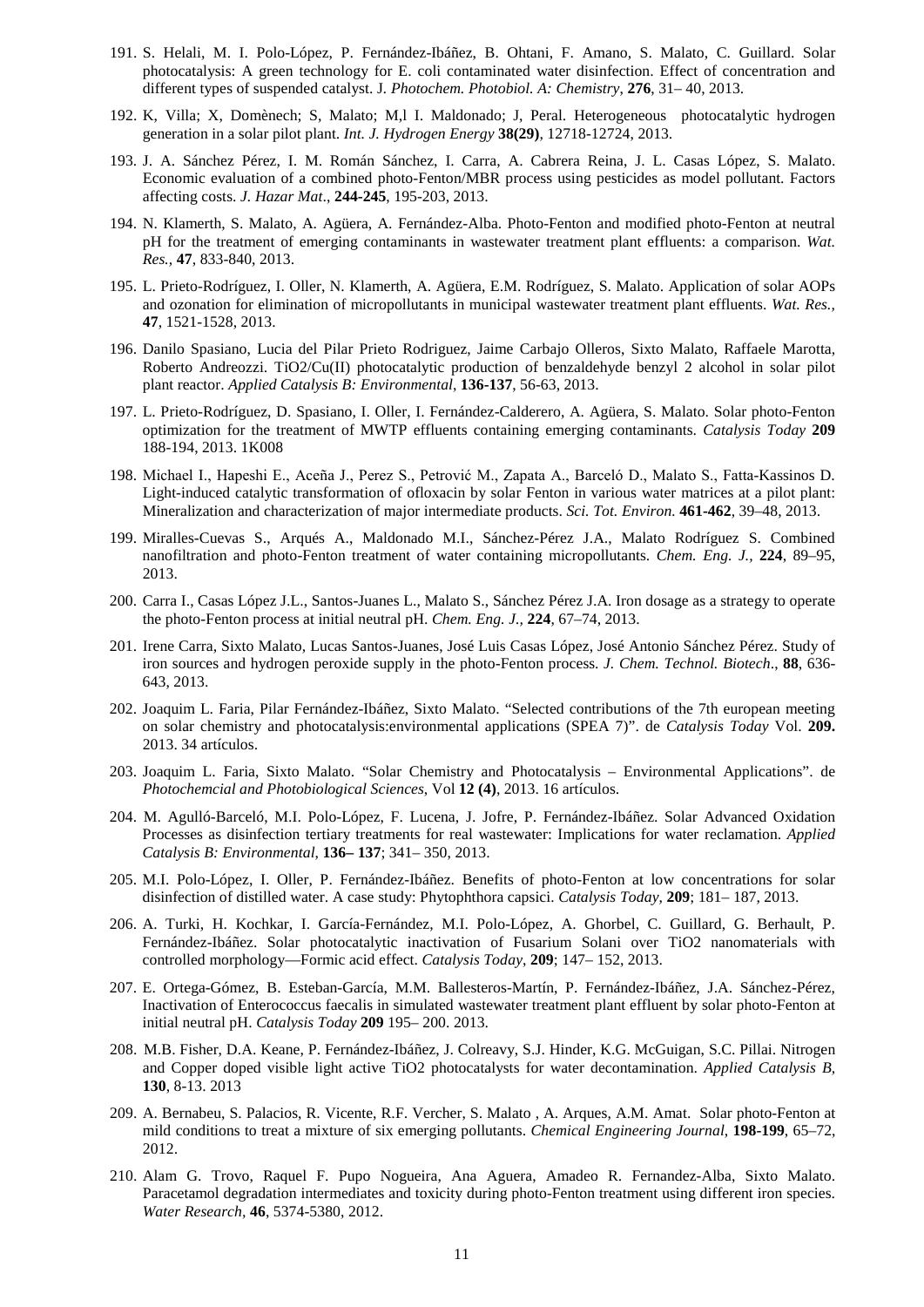- 211. E. Mena, A. Rey, B. Acedo, F.J. Beltrán, S. Malato. On ozone-photocatalysis synergism in black-light induced reactions: Oxidizing species production in photocatalytic ozonation versus heterogeneous photocatalysis. *Chemical Engineering Journal*, **204-206**, 131-140, 2012.
- 212. Marco S. Lucas, José A. Peres, Carlos Amor, Lucía Prieto-Rodríguez, Manuel I. Maldonado, Sixto Malato. Tertiary treatment of pulp mill wastewater by solar photo-Fenton. *J. Hazardous Materials*, **225– 226**, 173– 181, 2012.
- 213. L Prieto-Rodriguez., S. Miralles-Cuevas, I. Oller, P. Fernández-Ibáñez, A. Agüera, J. Blanco, S. Malato. Optimization of mild solar TiO2 photocatalysis as a tertiary treatment for municipal wastewater treatment plant effluents. *Applied Catalysis B: Environmental,* **128**, 119– 125, 2012.
- 214. E. Ortega-Gómez, P. Fernández-Ibáñez, M.M. Ballesteros-Martín, M.I. Polo-López, B. Esteban-García, J. A. Sánchez-Pérez. Water disinfection using photo-Fenton: Effect of temperature on Enterococcus faecalis survival. *Water Research*, **46**, 6154-6162. 2012.
- 215. F. Bichai, M.I. Polo-Lopez, P. Fernández-Ibañez. Solar disinfection of wastewater to reduce contamination of lettuce crops by E. coli in reclaimed water irrigation. *Water Research*, **40**, 6040-6050. 2012.
- 216. H. Gómez-Couso; M. Fontán-Sainz; P. Fernández-Ibáñez; E. Ares-Mazás. Speeding up the solar water disinfection process (SODIS) against Cryptosporidium parvum by using 2.5 l static solar reactors fitted with compound parabolic concentrators (CPCs). *Acta Tropica*, **124(3)**, 235-242. 2012.
- 217. H. Gómez-Couso, M. Fontán-Sainz, C. Navntoft, P. Fernández-Ibáñez, E. Ares-Mazás. Comparison of different solar reactors for household disinfection of drinking water in developing countries: evaluation of their efficacy in relation to the waterborne enteropathogen Cryptosporidium parvum. *Transactions of the Royal Society of Tropical Medicine and Hygiene*, **106**, 645– 652. 2012.
- 218. A. Bassam, I. Salgado-Tránsito, I. Oller, E. Santoyo, A. E. Jiménez, J. A. Hernandez, A. Zapata, S. Malato. Optimal performance assessment for a photo-Fenton degradation pilot plant driven by solar energy using artificial neural networks. *Int. J. Energy Res*. **36**, 1314–1324, 2012.
- 219. D.M.A. Alrousan, M.I. Polo-Lopez, P.S.M. Dunlop, P. Fernandez-Ibañez, J.A. Byrne. Photocatalytic Enhancement of Solar Disinfection of Water with Immobilised Titanium Dioxide in Re-circulating Flow CPC Reactors. *Applied Catalysis B: Environ*., **128**, 126-134. 2012
- 220. K.G. McGuigan, R.M. Conroy, H.J. Mosler, M. du Preez, E. Ubomba-Jaswa, P. Fernandez-Ibañez. Solar Water Disinfection (SODIS): A review from bench-top to roof-top. *Journal of Hazardous Materials*, **235–236**, 29–46, 2012
- 221. I. García-Fernández, M.I. Polo-López, I. Oller, P. Fernández-Ibáñez. Bacteria and fungi inactivation using Fe3+/sunlight, H2O2/sunlight and near neutral photo-Fenton: a comparative study. *Applied Catalysis B: Environ.,* **121-122**, 20-29. 2012.
- 222. M. Fontán-Sainz, H. Gómez-Couso, P. Fernandez-Ibanez, E. Ares-mazás, Evaluation of the solar water disinfection process (SODIS) against Cryptosporidium parvum using a 25 L static solar reactor fitted with a compound parabolic collector (CPC**).** *American Journal of Tropical Medicine & Hygiene***, 86(2)**, 223-228. 2012.
- 223. M.I. Polo-López, P. García-Fernández, T. Velegraki, A. Katsoni, I. Oller, D. Mantzavinos, P. Fernández-Ibáñez. Mild solar photo-Fenton: an effective tool for the removal of Fusarium from simulated municipal effluents. *Applied Catalysis B: Environ.,* **111-112**, 545-554. 2012.
- 224. L.C. Navntoft, P. Fernandez-Ibañez, F. Garreta UV solar radiation on a tilted and horizontal plane: analysis and comparison of 4 years of measurements. *Solar Energy* **86**, 307-318. 2012.
- 225. S. Malato, M.I. Maldonado, P. Fernández, I. Oller. Tratamiento solar de aguas industriales biorecalcitrantes. *CIC*, **493**, 38-43. 2012.
- 226. Nikolaus Klamerth, Sixto Malato, Ana Agüera, Amadeo Fernández-Alba, Gilles Mailhot. Treatment of Municipal Wastewater Treatment Plant Effluents with Modified Photo-Fenton As a Tertiary Treatment for the Degradation of Micro Pollutants and Disinfection. *Environ. Sci. Technol.,* 46, 2885−2892. 2012.
- 227. L. Prieto-Rodriguez, S. Miralles-Cuevas, I. Oller, A. Agüera, G. Li Puma, S. Malato. Treatment of emerging contaminants in wastewater treatment plants (WWTP) effluents by solar photocatalysis using low TiO2 concentrations. *J. Hazar. Mat.* **211– 212**, 131– 137. 2012.
- 228. C. Sirtori, A. Zapata, S. Malato, A. Agüera. Formation of chlorinated by-products during photo-Fenton degradation of pyrimethanil under saline conditions. Influence on toxicity and biodegradability*. J. Hazar. Mat.,* **217– 218**, 217–223. 2012.
- 229. Carla Sirtori, Ana Zapata, Wolfgang Gernjak , Sixto Malato , Ana Agüera. Photolysis of flumequine: Identification of the major phototransformation products and toxicity measures. *Chemosphere* **88**, 627–634. 2012.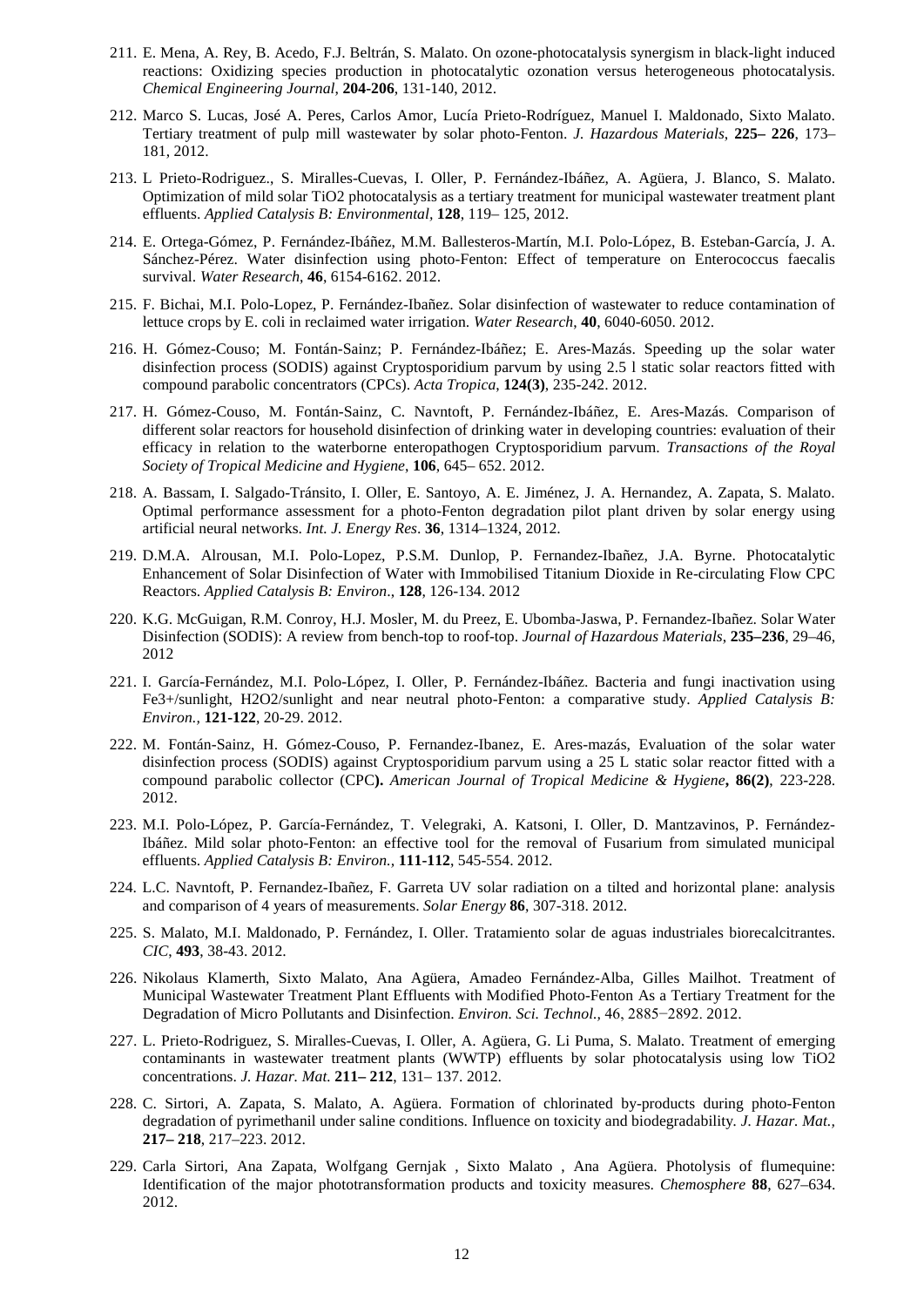- 230. I. Michael, E. Hapeshi, V. Osorio, S. Perez, M. Petrovic, A. Zapata, S. Malato, D. Barceló, D. Fatta-Kassinos. Solar photocatalytic treatment of trimethoprim in four environmental matrices at a pilot scale: Transformation products and ecotoxicity evaluation. *Sci. Tot. Environ*., **430**, 167-173. 2012.
- 231. Rodrigo Poblete, Lucia Prieto-Rodríguez, Isabel Oller, Manuel I. Maldonado, Sixto Malato, Emilia Otal, Luis F. Vilches, Constantino Fernández-Pereira. Solar photocatalytic treatment of landfill leachate using a solid mineral by-product as a catalyst. *Chemosphere,* **88**, 1090-1096. 2012.
- 232. Rafael Gonzalez-Olmos, Maria J. Martin, Anett Georgi, Frank-Dieter Kopinke, Isabel Oller, Sixto Malato. Fezeolites as heterogeneous catalysts in solar Fenton-like reactions at neutral pH. *Appl. Catal. B: Environ*., **125**, 51-58, 2012.
- 233. Polo-López M.I., Fernández-Ibáñez P., Ubomba-Jaswa E., Navntoft C., Garcia-Fernandez I., Dunlop P.S.M., Schmidt M., Byrne J.A., McGuigan K.G.. Elimination of water pathogens with solar radiation using and automated sequential batch CPC Reactor. *Journal of Hazardous Materials,* **196**, 16-21. 2011
- 234. Cassano D., Zapata A., Brunetti G., Del Moro G., Di Iaconi C., Oller I., Malato S., Mascolo G.. Comparison of several combined/integrated biological-AOPs setups for the treatment of municipal landfill leachate: Minimization of operating costs and effluent toxicity. *Chemical Engineering Journal*, **172**, 250– 257, 2011.
- 235. I. Oller, S. Malato and J.A. Sánchez-Pérez. Combination of Advanced Oxidation Processes and biological treatments for wastewater decontamination-A review. *Science of the Total Environment*, **409**, 4141–4166, 2011.
- 236. Cristina Postigo, Carla Sirtori, Isabel Oller, Sixto Malato, Manuel Ignacio Maldonado, Miren López de Alda, Damià Barcelo. Photolytic and photocatalytic transformation of methadone in aqueous solutions under solar irradiation: Kinetics, characterization of major intermediate products and toxicity evaluation. *Wat. Res.,* **45**, 4815- 4826, 2011.
- 237. C. Adán J. Carbajo, A. Bahamonde, I. Oller, S. Malato, A. Martínez-Arias. Solar light assisted photodegradation of phenol with hydrogen peroxide over iron-doped titania catalysts: role of iron leached/readsorbed species. *Appl. Catal. B: Environ.,* **108-109**, 168-176, 2011.
- 238. Olga Sánchez, Laura Garrido, Irene Forn, Ramon Massana, Manuel Ignacio Maldonado and Jordi Mas. Molecular characterization of activated sludge from a seawater-processing wastewater treatment plant. *Microbial Biotechnology*, **4(5)**, 628–642, 2011.
- 239. Ballesteros Martín M. M., L. Garrido, J. L. Casas López , O. Sánchez, J. Mas, M. I. Maldonado, J. A. Sánchez Pérez. An analysis of the bacterial community in a membrane bioreactor fed with photo-Fenton pre-treated toxic water. *J Ind Microbiol Biotechno*, **38**:1171–1178. 2011.
- 240. M.I. Polo-López, I. García-Fernández, I. Oller, P. Fernández-Ibáñe. Solar disinfection of fungal spores in water aided by low concentrations of hydrogen peroxide. *Photochem. Photobiol. Sci*., **10**, 381-388, 2011.
- 241. J. A. Byrne, P Fernandez-Ibañez, P.S.M. Dunlop, D.M.A. Alrousan, J.W.J. Hamilton. Photocatalytic Enhancement for Solar Disinfection of Water: A Review. *International Journal of Photoenergy*, **2011**, 1-12 2011.
- 242. Alam G. Trovó, Raquel F.P. Nogueira, Ana Agüera, Amadeo R. Fernandez-Alba, Sixto Malato. Degradation of the antibiotic amoxicillin by photo-Fenton process – chemical and toxicological assessment. *Wat. Res.,* **45**, 1394- 1402, 2011.
- 243. Carla Sirtori, Ana Zapata, Wolfgang Gernjak, Sixto Malato, Antonio Lopez, Ana Agüera. Solar photo-Fenton degradation of nalidixic acid in waters and wastewaters of different composition. Analytical assessment by LC-TOF-MS. *Wat. Res.*, **45**, 1736-1744, 2011.
- 244. L. Prieto-Rodríguez, I. Oller, A. Zapata, A. Agüera, S. Malato. Hydrogen peroxide automatic dosing based on dissolved oxygen concentration during solar photo-Fenton. *Catalysis Today*, **161**, 247–254, 2011
- 245. N. Klamerth, S. Malato, M.I. Maldonado, A. Agüera, A. Fernández-Alba. Modified photo-Fenton for degradation of emerging contaminants in municipal wastewater effluents. *Catalysis Today* **161**, 241–246, 2011.
- 246. M. Jiménez, I. Oller, M.I. Maldonado, S. Malato, A. Hernández-Ramírez, A. Zapata, J.M. Peralta-Hernández. Solar photo-Fenton degradation of herbicides partially dissolved in water. *Catalysis Today* **161**, 214–220, 2011.
- 247. N. Miranda-García, S. Suárez, B. Sánchez, J. M. Coronado, S. Malato, M. Ignacio Maldonado. Photocatalytic degradation of emerging contaminants of municipal wastewater treatment plant effluent using immobilized TiO2 in a solar pilot plant. *Appl. Catal. B: Environ.,* **103**, 294-301, 2011..
- 248. Cristina Postigo, Carla Sirtori, Isabel Oller, Sixto Malato, Manuel Ignacio Maldonado, Miren López de Alda, Damià Barceló. Solar transformation and photocatalytic treatment of cocaine in water: kinetics, characterization of major intermediate products and toxicity evaluation. *Appl. Catal. B: Environ.*, **104**, 37-48, 2011.
- 249. L. Santos-Juanes, J.L. García Sánchez, J.L. Casas López, I. Oller, S. Malato, J.A. Sánchez Pérez. Dissolved oxygen concentration: A key parameter in monitoring the photo-Fenton process. *Appl. Catal. B: Environ.*, **104**, 316-323, 2011.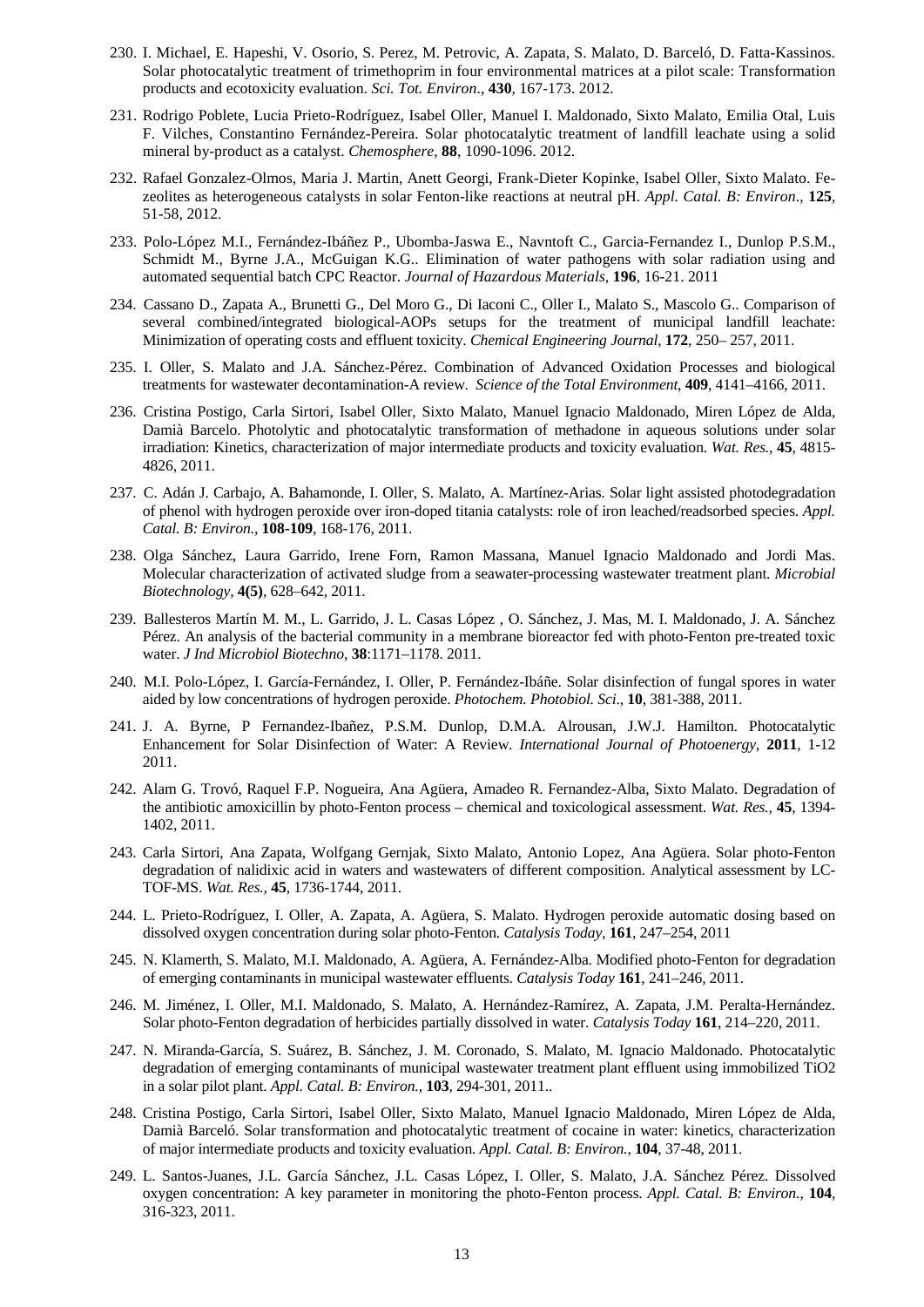- 250. E. Ubomba-Jaswa, P. Fernández-Ibáñez, K.G. McGuigan. A Preliminary Ames-Fluctuation Assay Assessment of the Genotoxicity of Drinking Water that has been Solar Disinfected in Polyethylene Terephthalate (PET) Bottles. *Journal of Water & Health*, **8**, 712-719, 2010.
- 251. Eunice Ubomba-Jaswa, Pilar Fernández-Ibáñez, Christian Navntoft, M. Inmaculada Polo-López, Kevin G. McGuigan. Investigating the microbial inactivation efficiency of a 25 L batch solar disinfection (SODIS) reactor enhanced with a compound parabolic collector (CPC) for household use. *Journal of Chemical Technology & Biotechnology*, **85**, 1028-1037, 2010.
- 252. Ana Zapata, Isabel Oller, Carla Sirtori, Alejandro Rodríguez, José Antonio Sánchez-Pérez, Sixto Malato. Tratamiento de aguas reales contaminadas con plaguicidas a escala industrial. Combinación de los procesos de foto-Fenton solar y oxidación biológica. *Tecnoambiente*, **208**, 27-30, 2010.
- 253. M.M. Ballesteros Martín, J.L. Casas López , I. Oller, S. Malato, J.A. Sánchez Pérez. A comparative study of different tests for biodegradability enhancement determination during AOP treatment of recalcitrant toxic aqueous solutions. *Ecotoxicology and Environmental Safety*, **73**, 1189–1195, 2010.
- 254. J. L. Casas López, A. Cabrera Reina, E. Ortega Gómez, M. M. Ballesteros Martín, S. Malato Rodríguez, J. A. Sánchez Pérez. Integration of Solar Photocatalysis and Membrane Bioreactor for Pesticides Degradation. *Separation Science and Technology*, **45**, 1571–1578, 2010.
- 255. N. Klamerth, L. Rizzo, S. Malato, Manuel I. Maldonado, A. Agüera, A.R. Fernández-Alba. Degradation of fifteen emerging contaminants at  $\square g L-1$  initial concentrations by mild solar photo-Fenton in MWTP effluents. *Wat Res.* **44**, 545-554, 2010.
- 256. N. Klamerth, S. Malato, M. I. Maldonado, A. Agüera, A. R. Fernández-Alba. Application of photo-Fenton as a tertiary treatment of emerging contaminants in municipal wastewater. *Env. Sci. Technol.*, **44**, 1792-1798, 2010.
- 257. E. M. Rodríguez, G. Fernández, N. Klamerth, M. I. Maldonado, P. M. Álvarez, S. Malato. Efficiency of different solar light-based advanced oxidation processes on the oxidation of bisphenol-A in Water. *App. Catalysis B: Environ.* **95**, 228-237, 2010.
- 258. Jelena Radjenovic, Carla Sirtori, Mira Petrovic, Damià Barceló, Sixto Malato. Characterization of intermediate products of solar photocatalytic degradation of ranitidine at pilot-scale. *Chemosphere* **79**, 368-376, 2010.
- 259. Carla Sirtori, Ana Agüera, Wolfgang Gernjak, Sixto Malato. Effect of water-matrix composition on Trimethoprim solar photodegradation kinetics and pathways. *Wat. Res.*, **44**, 2735-2744, 2010.
- 260. F. Mazille, T. Schoettl, N. Klamerth, S. Malato, C. Pulgarin. Field solar degradation of pesticides and emerging water contaminants mediated by polymer films containing titanium and iron oxide with synergistic heterogeneous photocatalytic activity at neutral pH. *Wat. Res.*, **44**, 3029-3038, 2010.
- 261. A. Zapata, I. Oller, L. Rizzo, S. Hilgert, M.I. Maldonado, J.A. Sánchez-Pérez, S. Malato. Evaluation of operating parameters involved in solar photo-Fenton treatment of wastewater: Interdependence of initial pollutant concentration, temperature and iron concentration. *Applied Catalysis B: Environmental*, **97**, 292–298, 2010.
- 262. A. Zapata, S. Malato, J.A. Sánchez-Pérez, I. Oller, M.I. Maldonado. Scale-up strategy for a combined solar photo-Fenton/biological system for remediation of pesticide-contaminated water. *Catalysis Today*, **151**, 100–106, 2010.
- 263. A. Zapata, I. Oller, C. Sirtori , A. Rodríguez, J.A. Sánchez-Pérez, A. López, M. Mezcua, S. Malato. Decontamination of industrial wastewater containing pesticides by combining large-scale homogeneous solar photocatalysis and biological treatment. *Chemical Engineering Journal*, **160**, 447–456, 2010.
- 264. N. Miranda-García, M. Ignacio Maldonado, J.M. Coronado, Sixto Malato. Degradation study of 15 emerging contaminants at low concentration by immobilized TiO2 in a pilot plant. *Catalysis Today*, **151**, 107–113, 2010
- 265. Sixto Malato, Isabel Oller, Pilar Fernández, Manuel I. Maldonado. Descontaminación de aguas residuales industriales mediante fotocatálisis solar. *FarmaEspaña Industrial*, **10**, 26-28, 2010.
- 266. C. Sordo, R. Van Grieken, J. Marugan, P. Fernandez-Ibañez. "Solar photocatalytic disinfection with immobilised TiO2 at pilot-plant scale". *Water Science and Technology*, **61 (2)**, 507-512, 2010.
- 267. M.I. Polo-López, P. Fernández-Ibáñez, I. García-Fernández, I. Oller, I. Salgado-Tránsito, C. Sichel " Resistance of Fusarium sp spores to solar TiO2 photocatalysis: influence of spore type and water (scaling-up results)", *Journal of Chemical Technology & Biotechnology*, **85**, 1038-1048, 2010.
- 268. González O., Sans C., Esplugas S., Malato S. Application of solar advanced oxidation processes to the degradation of the antibiotic sulfamethoxazole. *Photochem. Photobiol. Sci*., **8**, 1032-1039, 2009.
- 269. M.M. Ballesteros Martí, J.A. Sánchez Pérez, J.L. García Sánchez, J.L. Casas López, S. Malato Rodriguez. Effect of pesticide concentration on the degradation process by combined solar photo-Fenton and biological treatment. *Wat Res.* **43**, 3838-3848, 2009.
- 270. S. Malato, P. Fernández-Ibáñez, M.I. Maldonado, J. Blanco, W. Gernjak. Decontamination and disinfection of water by solar photocatalysis: Recent overview and trends. *Catalysis Today* **147**, 1–59, 2009. MONOGRAPH.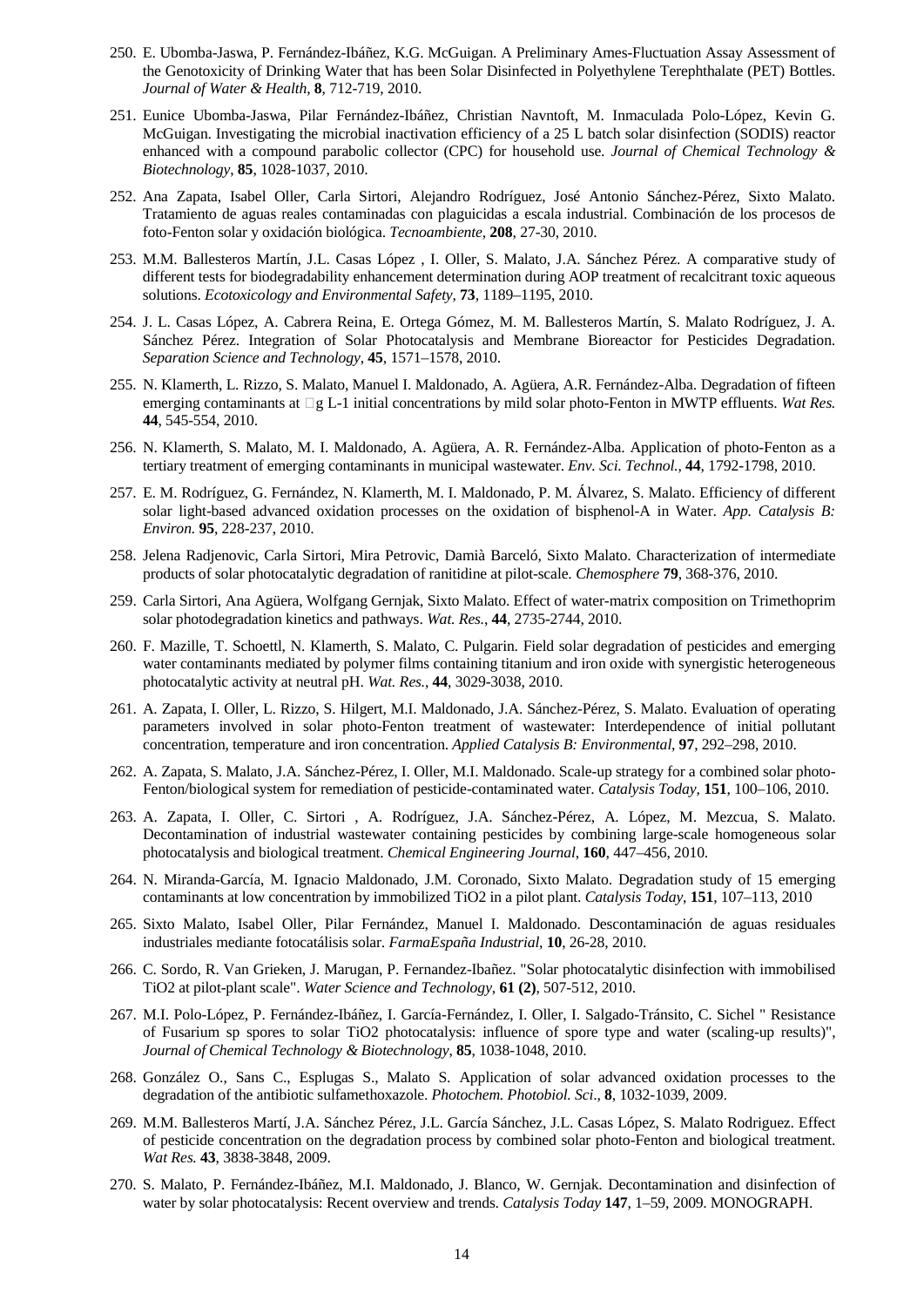- 271. Vítor J. P. Vilar, Manuel I. Maldonado, I. Oller, Sixto Malato, Rui A. R. Boaventura. Solar Treatment of Cork Boiling and Bleaching Wastewaters in a Pilot Plant. *Wat Res.* **43**, 4050-4062, 2009.
- 272. Alam G. Trovó, Raquel F.P. Nogueira, Ana Agüera, Amadeo R. Fernandez-Alba, Carla Sirtori, Sixto Malato. Degradation of sulfamethoxazole in water by solar photo-Fenton. Chemical and toxicological evaluation. *Wat Res.* **43**, 3922-3931, 2009.
- 273. C. Adán, A. Martínez-Arias, S. Malato, A. Bahamonde. New insights on solar photocatalytic degradation of phenol over Fe-TiO2 catalysts: Photo-complex mechanism of iron lixiviates. *Applied Catalysis B: Environmental*, **93**, 96–105, 2009.
- 274. Marco S. Lucas, Rosa Mosteo, Manuel I. Maldonado, Sixto Malato, Jose A. Peres. Solar Photochemical Treatment of Winery Wastewater in a CPC Reactor. *J. Agric. Food Chem*., **57**, 11242–11248, 2009.
- 275. C. Navntoft, L. Dawidowski, M. A. Blesa, P. Fernández-Ibañez, E.A. Wolfram, A. Paladini. "Correlation between UV-A irradiance from measurements at 380 nm. Comparison of modelled and real irradiance values in Argentina and Spain." *Solar Energy,* **83(2)**, 280-286, 2009.
- 276. C. Sichel, P. Fernández-Ibáñez, J. Tello, M. de Cara "Lethal synergy of solar UV-radiation and H2O2 on wild Fusarium solani spores in distilled and natural well water." *Water Research*, **43**, 1841-1850, 2009.
- 277. E. Ubomba-Jaswa, C. Navntoft, I. Polo-López, P. Fernández-Ibáñez, K.G. McGuigan "Solar disinfection of drinking water (SODIS): An investigation of the effect of UVA dose on inactivation efficiency " *Photochem. Photobiol. Sciences*, **8(5)**, 587-595, 2009.
- 278. P. Fernández-Ibáñez, C. Sichel, I. Polo-López, M. de Cara-García, J. C. Tello "Photocatalytic disinfection of natural well water contaminated with Fusarium solani using TiO2 slurry in solar CPC photo-reactors" *Catalysis Today,* **144**, 62-68, 2009.
- 279. H. Gómez-Couso, M. Fontán-Saínz, C. Sichel, P. Fernández-Ibáñez, E. Ares-Mazás "Solar disinfection of turbid waters experimentally contaminated with Cryptosporidium parvum oocysts under real field conditions" *Tropical Medicine and International Health*, **14(6)**, 1-9, 2009.
- 280. Vilar, V. J. P.; Gomes, A. I. E.; Ramos, V. M.; Maldonado M. I.; Boaventura, R. A. R.; "Solar photocatalysis of a recalcitrant coloured effluent from a wastewater treatment plant". *Photochem. Photobiol. Sci.,* **8,** 691-698. 2009.
- 281. A. García-Ripoll, A.M. Amat, A. Arques, R. Vicente, M.M. Ballesteros Martín, J.A. Sánchez Pérez, I. Oller, S. Malato. Confirming Pseudomonas putida as a reliable bioassay for demonstrating biocompatibility enhancement by solar photo-oxidative processes of a biorecalcitrant effluent. *J. Hazard. Mat.,* **162**, 1223–1227, 2009.
- 282. Nikolaus Klamerth, Wolfgang Gernjak, Sixto Malato, Ana Agüera, Bernhard Lendl. Photo-Fenton Decomposition of Chlorfenvinphos. Determination of Reaction Pathway. *Wat. Res.,* **43**, 441-449, 2009
- 283. C. Sirtori, A. Zapata, I. Oller, W. Gernjak, A. Agüera, S. Malato. Decontamination industrial pharmaceutical wastewater by combining solar photo-Fenton and biological treatment. *Wat Res.* **43**, 661–668, 2009.
- 284. A.M. Amat, A. Arques, A. García-Ripoll, L. Santos-Juanes, R. Vicente, I. Oller, M.I. Maldonado, S. Malato. A reliable monitoring of the biocompatibility of an effluent along an oxidative pre-treatment by sequential bioassays and chemical analyses. *Wat Res.* **43**, 784-792, 2009.
- 285. M.M. Ballesteros Martín, J.A. Sánchez Pérez, J.L. Casas López, I. Oller, S. Malato Rodríguez. Degradation of a four-pesticide mixture by combined photo-Fenton and biological oxidation. *Wat Res.* **43**, 784-792, 2009.
- 286. C. Sirtori, A. Zapata, I. Oller, W. Gernjak, A. Agüera, S. Malato. Solar photo–Fenton as finishing step for biological treatment of a real pharmaceutical wastewater. *Env. Sci. Technol.,* **43**, 1185-1191, 2009.
- 287. J. Blanco, S. Malato, P. Fernández-Ibañez, D. Alarcón, W. Gernjak, M.I. Maldonado. Review of feasible solar energy applications to water processes. *Renewable and Sustainable Energy Reviews,* **13,** 1437–1445, 2009.
- 288. A. Zapata, T. Velegraki, J.A. Sánchez-Peérez, D. Mantzavinos, M.I. Maldonado, S. Malato. Solar photo-Fenton treatment of pesticides in water: Effect of iron concentration on degradation and assessment of ecotoxicity and biodegradability. *Appl. Catal. B: Environ.*, **88**, 448–454. 2009.
- 289. Jelena Radjenovic, Carla Sirtori, Mira Petrovic, Damia Barcelo, Sixto Malato. Solar photocatalytic degradation of persistent pharmaceuticals at pilot-scale: Kinetics and characterization of major intermediate products. *Appl. Catal. B: Environ.,* **89**, 265-264. 2009.
- 290. N. Klamerth, N. Miranda, S. Malato, A. Agüera, A.R. Fernández-Alba, M.I. Maldonado, J.M. Coronado. Degradation of emerging contaminants at low concentrations in MWTPs effluents with mild solar photo-Fenton and TiO2. *Catalysis Today* **144**, 124–130. 2009.
- 291. A. Zapata, I. Oller, E. Bizani, J.A. Sanchez-Perez, M.I. Maldonado, S. Malato. Evaluation of operational parameters involved in solar photo-Fenton degradation of a commercial pesticide mixture. *Catalysis Today* **144**, 94-99. 2009.
- 292. Fabiola Mendez-Arriaga, M. Ignacio Maldonado, Jaime Gimenez, Santi Esplugas, Sixto Malato. Abatement of ibuprofen by solar photocatalysis process: Enhancement and scale up. *Catalysis Today* **144**, 112-116. 2009.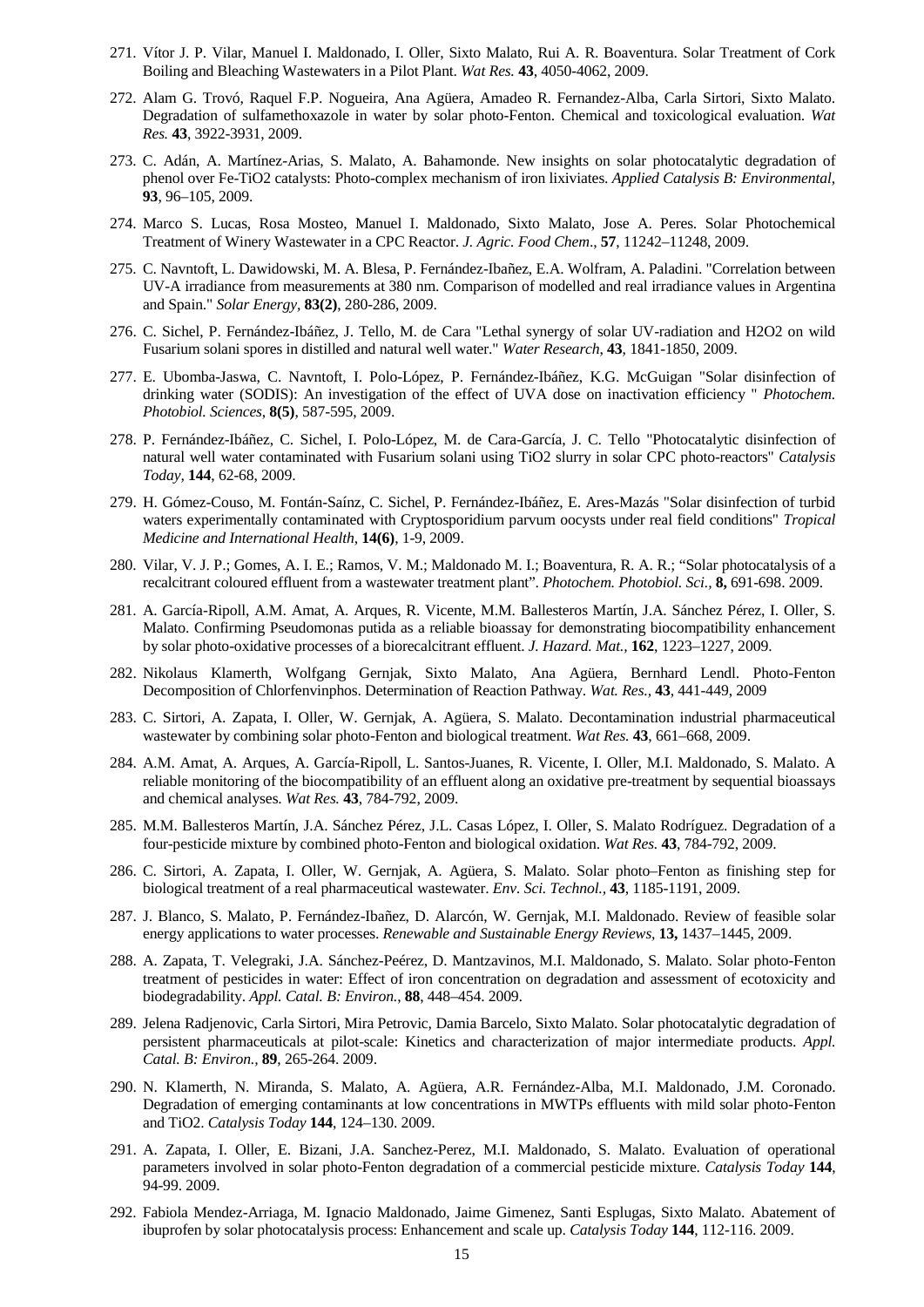- 293. Carla Sirtori, Ana Zapata, Sixto Malato, Wolfgang Gernjak, Amadeo R. Fernández-Alba, Ana Agüera. Solar photocatalytic treatment of quinolones: intermediates and toxicity evaluation. *Photochem. Photobiol. Sci.*, **8**, 644–651, 2009.
- 294. Vincenzo Augugliaro, Leonardo Palmisano, Sixto Malato. Introduction by the guest editors. *Photochem. Photobiol. Sci.*, **8**, 581, 2009.
- 295. Vincenzo Augugliaro, Leonardo Palmisano, Sixto Malato, Wolfgang Gernjak. Preface. *Catalysis Today* **144**, 1. 2009.
- 296. C. Navntoft, E. Ubomba-Jaswa, K.G. McGuigan, P. Fernández-Ibáñez. "Effectiveness of solar disinfection using batch reactors with non-imaging Aluminium reflectors under real conditions: natural well water and solar light." *J. Photochem. Photobiol. B: Biology*, **93**, 155-161, 2008.
- 297. Ivan Muñoz, Sixto Malato Amadeo Rodríguez, Xavier Doménech. Integration of environmental and economic performance of processes. Case study on advanced oxidation processes for wastewater treatment. *J. Adv. Oxid. Technol*., **11**, 270-275, 2008.
- 298. Ana Zapata, Isabel Oller, Raphael Gallay, César Pulgarín, Manuel Ignacio Maldonado, Sixto Malato, Wolfgang Gernjak. Photo-Fenton treatment vs. coupling of photo-Fenton and biological wastewater treatment for pharmaceutical industry contaminants. *J. Adv. Oxid. Technol.,* **11**, 261-269, 2008.
- 299. Julia García-Montaño, Francesc Torrades, Leonidas A. Pérez-Estrada, Isabel Oller, Sixto Malato, Manuel I. Maldonado, José Peral. Degradation pathway of the commercial reactive azo dye Procion Red H-E7B under solar assisted photo-Fenton reaction. *Env. Sci Technol.,* **42**, 6663-6670, 2008.
- 300. L.A. Pérez-Estrada, A. Agüera, M.D. Hernando, S. Malato, A.R. Fernández-Alba Photodegradation of malachite green under natural sunlight irradiation: Kinetic and toxicity of the transformation products. *Chemosphere*, **70**, 2068-2075, 2008.
- 301. M.M. Ballesteros Martín, J.A. Sánchez Pérez, F.G. Acién Fernández, J.L. García Sánchez, J.L. Casas López, S. Malato Rodríguez. A kinetics study on the biodegradation of synthetic wastewater simulating effluent from an advanced oxidation process sing Pseudomonas putida CECT 324. *J. Hazard. Mat*. **151**, 780–788, 2008.
- 302. Milena Lapertot, Sirous Ebrahimi, Isabel Oller, Manuel I. Maldonado, Wolfgang Gernjak, Sixto Malato, Cesar Pulgarin. Evaluating Microtox as a tool for biodegradability assessment of partially treated solutions of pesticides using Fe3+ and TiO2 solar photo-assisted processes. *Ecotoxicology and Environmental Safety* **69**, 546–555, 2008.
- 303. Ballesteros Martín M.M., Sánchez Pérez J.A., García Sánchez J.L., Montes de Oca L., Casas López J.L., Oller I., Malato Rodríguez S.. Degradation of alachlor and pyrimethanil by combined photo-Fenton and biological oxidation. *J. Hazard. Mat.* **155**, 342–349, 2008.
- 304. Christos Comninellis, Agnieszka Kapalka, Sixto Malato, Simon A Parsons, Ioannis Poulios and Dionissios Mantzavinos. Advanced oxidation processes for water treatment: advances and trends for R&D. *J Chem Technol Biotechnol*. **83**, 769–776, 2008.
- 305. Maria Jose Farre, Manuel Ignacio Maldonado, Wolfgang Gernjak, Isabel Oller, Sixto Malato, Xavier Domènech, José Peral. Coupled solar photo-Fenton and biological treatment for the degradation of diuron and linuron herbicides at pilot scale. *Chemosphere*, **72,** 622-629, 2008.
- 306. Boyle M., C. Sichel, Pilar Fernández-Ibáñez, G.B. Arias-Quiroz, M. Iriarte-Puña, E. Ubomba-Jaswa, K.G. McGuigan "Bactericidal effect of solar water disinfection under real sunlight conditions." *Applied and Environmental Microbiology* **74**(10) 2997-3001, 2008.
- 307. Fernández P., C. Sichel, J. Blanco, M. De Cara, J. Tello. "Energía solar contra las plagas" *Nova Ciencia* **36,** , 22- 25, 2008.
- 308. García-Montaño J.; L. Pérez-Estrada, I. Oller; M. I. Maldonado; F. Torrades; J. Peral; "Pilot plant scale reactive dyes degradation by solar photo-Fenton and biological processes". *J. Photochem. Photobiol. A: Chem*. **195** 205- 214. 2008.
- 309. Ballesteros Martín M. M., J. A. Sánchez Pérez, F. G. Acién Fernández, J. L. Casas López, A.M. García-Ripoll, A. Arques, I. Oller, S. Malato Rodríguez. Combined photo-Fenton and biological oxidation for pesticide degradation. Effect of photo-treated intermediates on biodegradation kinetics. *Chemosphere*, **70**, 1476-1483, 2008.
- 310. Maldonado M. I.; S. Malato; W. Gernjak; P. Fernández; A. Zapata; C. Sirtori. "Tratamiento de aguas residuales mediante tecnologías de oxidación solar avanzada: estado del tema y proyectos en marcha nacionales y de la Unión Europea". *Retema* **124** 38-44. 2008.
- 311. Peralta-Hernández J. M.; Y. Meas-Vong; F. J. Rodríguez; T. W. Chapman; M. I. Maldonado; Luis A. Godínez; "Comparison of hydrogen peroxide-based processes for treating dye-containing wastewater: Decolorization and destruction of Orange II azo dye in dilute solution". *Dyes and Pigments* **76** 656-662. (2008)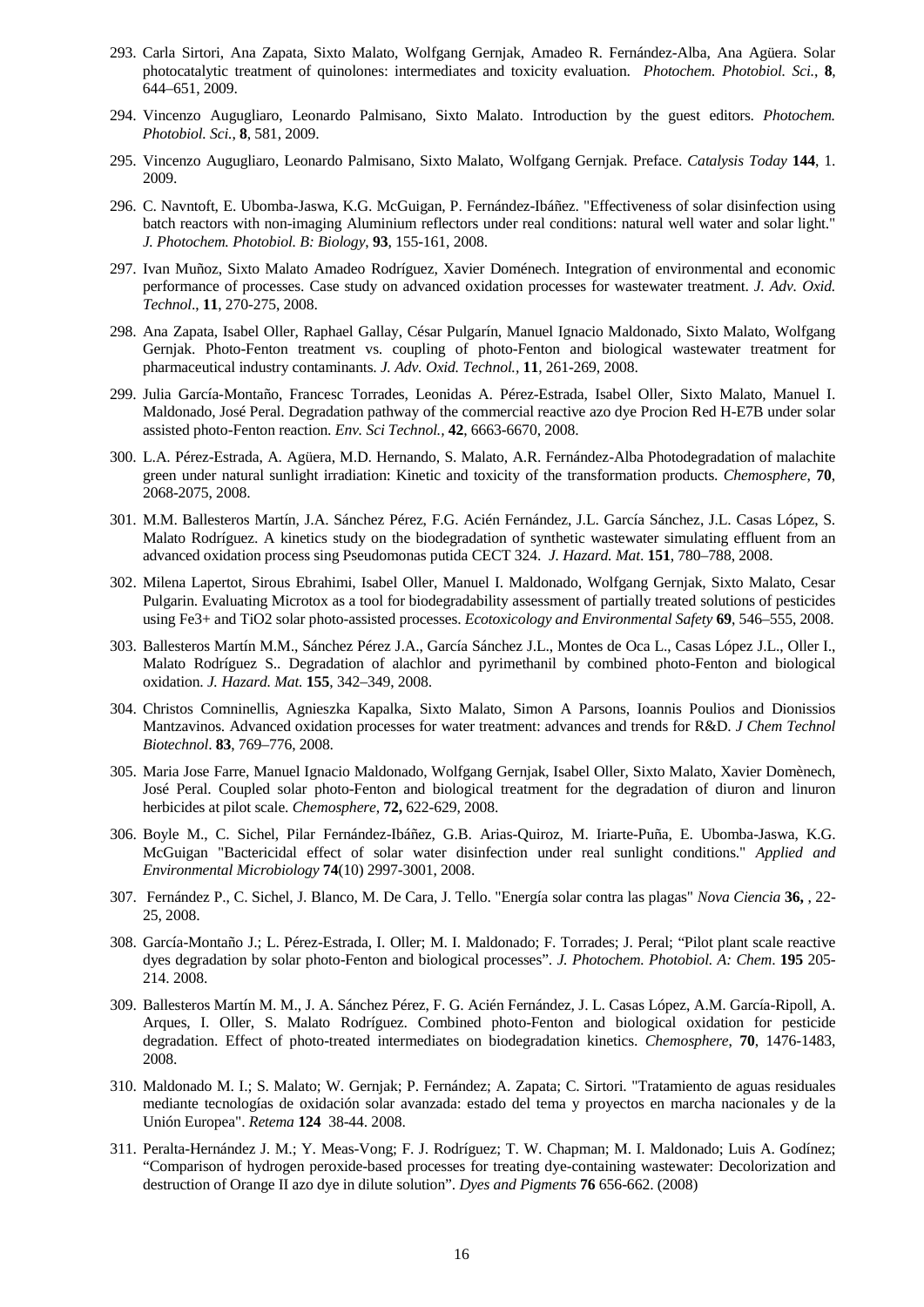- 312. Muñoz I., Peral J., Ayllón J. A., Malato S., Maria José Martin, Jean Yves Perrot, Martin Vincent, Xavier Domènech. Life cycle assessment of a coupled advanced oxidation-biological process for wastewater treatment. Comparison with granular activated carbon adsorption. *Environ. Engineering Sci.,* **24(5)**, 638-651, 2007.
- 313. Maldonado M.I., P.C. Passarinho, I. Oller, W. Gernjak, P. Fernández, J. Blanco and S. Malato. Photocatalytic degradation of EU priority substances: a comparison between TiO2 and photo-Fenton in a solar pilot plant. *J. Photochem. Photobiol. A: Chem.*, **185**, 354-363, 2007.
- 314. Méndez-Hermida F, Ares-Mazás E, McGuigan KG, Boyle M, Sichel C, Fernández-Ibáñez P. " Disinfection of drinking water contaminated with Cryptosporidium parvum oocysts under natural sunlight and using the photocatalyst TiO2." *J. Photochem. Photobiol. B.* **88** 105-111. 2007.
- 315. Bayarri B., O. González, M. I. Maldonado, J. Giménez and S. Esplugas. Comparative study of 2,4 dichlorophenol degradation by using different advanced oxidation processes. *J. Solar Energy Eng.*, **129**, 60-67, 2007.
- 316. Blanco-Galvez J. Fernández-Ibáñez P. and Malato-Rodríguez S. Solar Photocatalytic Detoxification and Disinfection of Water: Recent overview. *J. Solar Energy Eng.*, **129**, 4-15, 2007.
- 317. Blanco J., Sixto Malato. Plantas de tratamiento mediante fotocatálisis solar: de la investigación básica a una realidad comercial. *VÉRTICES, la Revista del CIEMAT*, **3**, 22-26, 2007.
- 318. Bacardit J., Isabel Oller, Manuel I. Maldonado, Esther Chamarro, Sixto Malato and Santiago Esplugas. Simple Models for the Control of Photo-Fenton by Monitoring H2O2. *J. Adv. Oxid. Technol.,* **10(2)**, 219-228, 2007.
- 319. Alarcón D., Blanco J., Sánchez B., Malato S., Maldonado M.I., Fernández P. "Sistema híbrido solar/gás para desalación de agua de mar" *Era Solar* **141** 68-72. 2007.
- 320. García A., Amat A. M., Arques A., Vicente R., López M.F., Oller I., Maldonado M.I., Gernjak W. Increased biodegradability of Ultracid in aqueous solutions with solar TiO2 photocatalysis. *Chemosphere,* **68,** 293-300, 2007.
- *321.* Malato S., Blanco J., Alarcón D. C., Maldonado M. I., Fernández-Ibáñez P., Gernjak W. Photocatalytic Decontamination and Disinfection of water with Solar Collectors. *Catalysis Today*, **122**, 137-149, 2007. *REVIEW.*
- 322. Malato S., Blanco J., Maldonado M. I., Oller I., Gernjak W., Pérez-Estrada L.. Coupling solar photo-Fenton and biotreatment at industrial scale: Main results of a demonstration plant. *J. Hazar. Materials,* **146**, 440-446, 2007.
- 323. Malato S., Wolfgang Gernjak, Jesús Pérez Peña, Jose Miguel Doña. Introduction by Guest editors. *Catalysis Today*, **129**, 1-2, 2007.
- 324. Oller I., Malato S., Sánchez-Pérez J.A., Gernjak W., Maldonado M.I., Pérez-.Estrada L.A. and Pulgarín C.. A combined solar photocatalytic-biological field system for the mineralization of an industrial pollutant at pilot scale. *Catalysis Today,* **122**, 150-159, 2007.
- 325. Oller I., Sixto Malato, Jose A. Sáchez-Pérez, M. Ignacio Maldonado, Wolfgang Gernjak and Leonidas A. Pérez-Estrada. AOPs-Biological system for wastewater containing a recalcitrant pollutant. *Wat. Sci. Technol.,* **55**(12), 229-235, 2007.
- 326. Oller I., S. Malato, J.A. Sánchez-Pérez, M.I. Maldonado, R. Gassó. Detoxification of wastewater containing five common pesticides by Solar AOPs-Biological coupled system. *Catalysis Today*, **129**, 69-78, 2007.
- 327. Oller I., S. Malato, J.A. Sánchez-Pérez, M.I. Maldonado, W. Gernjak, L.A. Pérez-Estrada, J.A. Muñoz, C. Ramos and C. Pulgarín. Pre-Industrial-Scale Combined Solar Photo-Fenton and Immobilised Biomass Activated-Sludge Bio-treatment. *Ind. Eng. Chem. Res.,* **46**, 7467-7475, 2007.
- 328. Sichel Cosima, Fernández-Ibáñez Pilar, Blanco Julián, Malato Sixto. Effects of experimental conditions on E. Coli survival during solar photocatalytic water disinfection. *J. Photochem. Photobiol. A: Chem.,* **189**, 239-246, 2007.
- 329. Sichel C., de Cara M., Tello J., Blanco J., Fernández-Ibáñez P. Solar photocatalytic disinfection of agricultural pathogenic fungi: *Fusarium* species. *Appl. Catal. B: Environ*., **74**, 152-160, 2007.
- 330. Sichel C, Tello C, de Cara M, Fernández-Ibáñez P. "Effect of UV-intensity and dose on the photocatalytic disinfection of bacteria and fungi under natural sunlight." *Catalysis Today,* **129**, 152-160, 2007.
- 331. Álvarez J.D., Gernjak W., Malato S., Berenguel M., Fuerhacker M. and Yebra L.J.. Dynamic Models for Hydrogen Peroxide Control in Solar Photo-Fenton Systems. *J. Solar Energy Eng.*, **129**, 37-44, 2007.
- 332. Adán C., A. Bahamonde, A. Martínez-Arias, M. Fernández-García, L. A. Pérez-Estrada, S. Malato. Solar light assisted photodegradation of ethidium bromide over titania-based catalysts. *Catalysis Today,* **129**, 79-85, 2007.
- 333. Marugán J., Jose Aguado, Wolfgang Gernjak, Sixto Malato. Solar photocatalytic degradation of dichloroacetic acid with silica-supported titania at pilot plant scale. *Catalysis Today*, **129**, 59-68, 2007.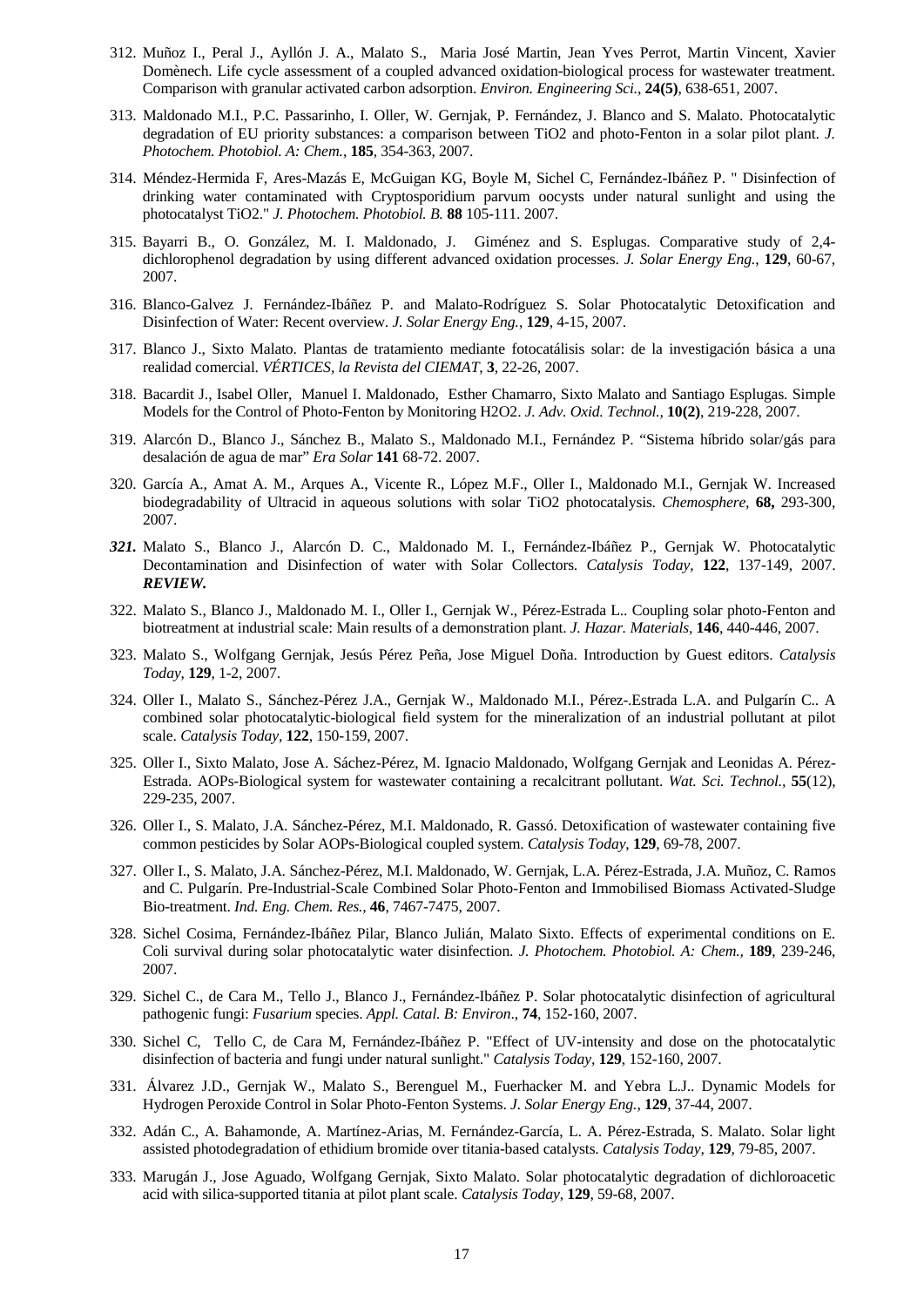- 334. Gernjak W., Krutzler T., Malato S., Bauer R. Photo-Fenton Treatment of Olive Mill Wastewater Applying a Combined Fenton/Flocculation Pretreatment. *J. Solar Energy Eng.*, 129, 53-59, 2007.
- 335. Oller I., Fernández-Ibáñez P., Maldonado M. I., Pérez-Estrada L., Gernjak W., Pulgarín C., Passarinho P. C., Malato S.. Solar heterogeneous and homogeneous photocatalysis as a pre-treatment option for biotreatment. *Res. Chem. Interm.,* **33(3-5)**, 407-420. 2007.
- 336. Peralta-Hernández J. M.; J. Manríquez; Y. Meas-Vong; F. J. Rodríguez; T. W. Chapman; M. I. Maldonado; Luis A. Godínez; "Photocatalytic properties of nano-structured TiO2-Carbon films obtained by means of electrophoretic deposition". *Journal of Hazardous Materials* **147,** 588-593, 2007.
- 337. Pérez-Estrada L. A., Sixto Malato, Ana Agüera, Amadeo R. Fernández-Alba. Degradation of Dipyrone and its main intermediates by solar AOPs. Identification of intermediate products and toxicity assessment. *Catalysis Today*, **129**, 207-214, 2007.
- 338. Reyes C., Fernández J., Freer J., Mondaca M.A., Zaror C., Malato S., Mansilla H.D.. Degradation and inactivation of tetracycline by TiO2 photocatalysis. *J. Photochem. Photobiol. A: Chem*, **184**, 141-146. 2006.
- 339. Oller I., W. Gernjak, M. I. Maldonado, L.A. Pérez-Estrada , J.A. Sánchez-Pérez and S. Malato. Solar photocatalytic degradation of some hazardous water-soluble pesticides at pilot-plant scale. *J. Hazar. Mat.*, **B138**, 507-517, 2006.
- 340. Peralta-Hernández J. M., Yunny Meas-Vong, Francisco J. Rodríguez, Thomas W. Chapman, Manuel I. Maldonado and Luis A. Godínez. In-situ electrochemical and photo-electrochemical generation of the fenton reagent. a potentially important new water treatment technology. *Wat. Res.*, **40**, 1754-1792. 2006.
- 341. García A., Amat A. M., Arques A., Sanchís R., Gernjak W., Maldonado M. I., Oller I., Malato S.. Detoxification of aqueous solutions of the commercial pesticide "Sevnol" by solar phtocatalysis. *Environ. Chem. Letters,* **3**, 169- 172, 2006.
- 342. Gernjak W., M. Fuerhacker, P. Fernández-Ibáñez, J. Blanco, S. Malato. Solar photo-Fenton treatment—Process parameters and process control. *Applied Catalysis B: Environmental*, **64**, 121–130, 2006.
- 343. Marugán J., López-Muñoz M.J., Gernjak W., Malato S. Fe/TiO<sub>2</sub>/pH interactions in solar degradation of imidacloprid with TiO2/SiO2 photocatalysts at pilot-plant scale. *Ind. Eng. Chem. Res.*, **45**, 8900-8908, 2006.
- 344. McGuigan K.G., F. Mendez-Hermida, J.A. Castro-Hermida, E. Ares-Mazas, S.C. Kehoe, M. Boyle, C. Sichel, P. Fernandez-Ibanez, B.P. Meyer, S. Ramalingham and E.A. Meyer. Batch solar disinfection inactivates oocysts of Cryptosporidium parvum and cysts of Giardia muris in drinking water. *J. Appl. Microbiology,* **101**, 453-463, 2006
- 345. Kus M., Gernjak W., Fernández Ibáñez P., Malato Rodríguez S., Blanco Gálvez J., Icli S. A Comparative Study of Supported TiO2 as Photocatalyst in Water Decontamination at Solar Pilot Plant Scale. *Journal of Solar Energy Engineering*, **128**, 331-337, 2006.
- 346. Lapertot M., Pulgarín C., Fernández-Ibáñez P., Maldonado M. I., Pérez-Estrada L., Oller I., Gernjak W. and Malato S. Enhancing biodegradability of priority substances (pesticides) by solar photo-Fenton. *Wat. Res*., **40**, 1086-1064, 2006.
- 347. Maldonado M. I., Gernjak W., Oller I., Blanco J., Fernández-Ibáñez P. and Malato S. Photo-Fenton degradation of Alachlor, Atrazine, Chlorfenvinphos, Diuron, Isoproturon and Pentachlorophenol at Solar Pilot Plant. *Int. J. Environ. Poll.,* **27 (1-3)**, 135-146, 2006.
- 348. Maldonado M. I., S. Malato, L. A. Pérez-Estrada, W. Gernjak, I. Oller, Xavier Doménech and José Peral. Partial degradation of five pesticides and an industrial pollutant by ozonation in a pilot-plant scale reactor. *J. Hazar. Mat., B138,* 363-369. 2006.
- 349. Hincapié Pérez M., Gustavo Peñuela, Manuel I. Maldonado , Octavio Malato, Pilar Fernández-Ibáñez, Isabel Oller, Wolfgang Gernjak, Sixto Malato. Degradation of pesticides in water using solar advanced oxidation processes. *Applied Catalysis B: Environmental,* **64**, 272-281, 2006.
- 350. Muñoz I., Peral J., Ayllón J. A., Malato S., Domènech X. Life cycle assessment of a coupled solar photocatalyticbiological process for wastewater treatment. *Wat. Res*., **40**, 3533-3540. 2006.
- 351. Oller I., Gernjak W., Maldonado M. I., Fernández-Ibáñez P., Blanco J., Sánchez-Pérez J.A., Malato S.. Photocatalytic treatment of Dimethoate by solar photocatalysis at pilot plant scale. *Environ. Chem. Letters*, **3**, 118-121, 2005.
- 352. Hincapie M., M.I. Maldonado, I. Oller, W. Gernjak, J.A. Sánchez-Pérez, M.M. Ballesteros, S. Malato. Solar photocatalytic degradation and detoxification of EU priority substances. *Catalysis Today*, **101**, 203-210, 2005.
- 353. Gumy Damien, Pilar Fernandez-Ibañez, Sixto Malato, Cesar Pulgarin, Octav Enea, John Kiwi. Supported Fe/C and Fe/Nafion/C catalysts for the photo-Fenton degradation of Orange II under solar irradiation. *Catalysis Today*, **101**, 375-382, 2005.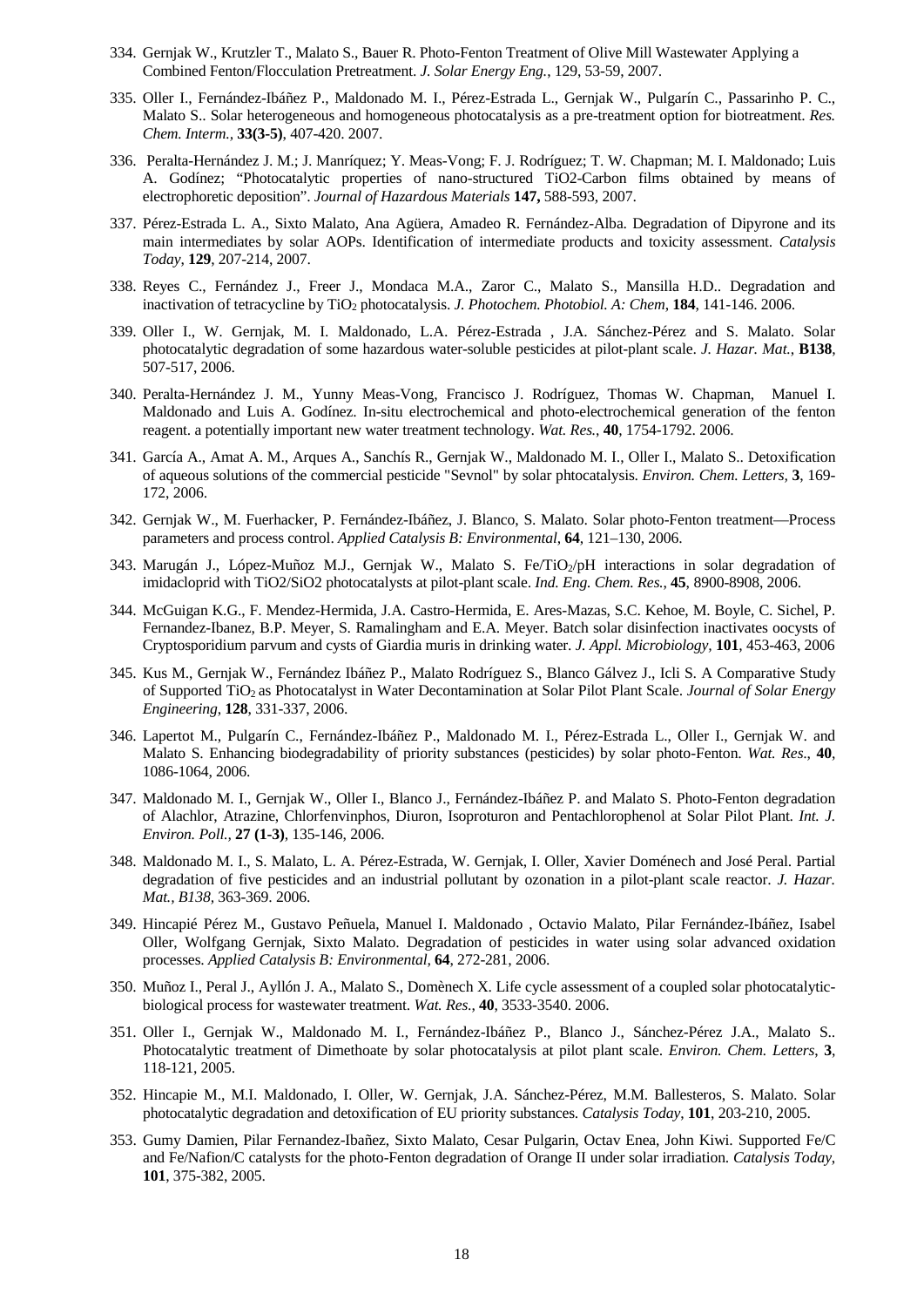- 354. Perez-Estrada L.A., M.I. Maldonado, W. Gernjak, A. Agüera, A.R. Fernandez-Alba, M.M. Ballesteros, S. Malato. Decomposition of diclofenac by solar driven photocatalysis at pilot plant scale. *Catalysis Today*, **101**, 219-226, 2005.
- 355. Pérez-Estrada L. A., S. Malato, W. Gernjak, A. Agüera, E. M. Thurman, I. Ferrer and A. R. Fernández-Alba. Photo-Fenton degradation of diclofenac: identification of main intermediates and degradation pathway. *Environ. Sci. Technol*., **39**, 8300-8306. 2005.
- 356. Agüera A., Perez Estrada L. A., Ferrer I., Thurman E. M., Malato S., and Fernandez-Alba A. R.. Application of time-of-flight mass spectrometry to the analysis of phototransformation products of diclofenac in water under natural sunlight. *J. Mass Spectrometry*, **40**, 908-915, 2005.
- 357. Fernández P., J. Blanco, C. Sichel, S. Malato. Water disinfection by solar photocatalysis using compound parabolic collectors. *Catalysis Today*, **101**, 345-352, 2005.
- 358. Farré M. J., Maria Isabel Franch, Sixto Malato, José Antonio Ayllón, José Peral and Xavier Doménech. Degradation of some biorecalcitrant pesticides by Homogeneous and Heterogeneous Photocatalytic Ozonation. *Chemosphere*, **58**, 1127-1133, 2005.
- 359. Augugliaro V., Elisa Garcia-Lopez, Vittorio Loddo, Sixto Malato-Rodriguez, Ignacio Maldonado, Giuseppe Marcì, Raffaele Molinari, Leonardo Palmisano. Degradation of lincomycin in aqueous medium: coupling of solar photocatalysis and membrane separation. *Solar Energy*, **79**, 402-408, 2005.
- 360. Malato Rodríguez S., Blanco Gálvez J., Maldonado Rubio M. I., Fernandez Ibañez P., Gernjak W., Oller Alberola I.. Treatment of chlorinated solvents by TiO2 photocatalysis and photo-Fenton: influence of operating conditions in a solar pilot plant. *Chemosphere*, **58**, 391-398, 2005.
- 361. Rodríguez M., Sixto Malato, César Pulgarin, Sandra Contreras, David Curcó, Jaime Giménez and Santiago Esplugas. Optimizing the solar photo-Fenton process in the treatment of contaminated water. Determination of intrinsic kinetic constants for scale-up. *Solar Energy*, **79**, 360-368, 2005.
- 362. Sarria V., Simeon Kenfack, Sixto Malato, Julian Blanco and Cesar Pulgarin. New Helio-Photocatalytic Photovoltaic Hybrid System for Simultaneous Water Decontamination and Solar Energy Conversion. *Solar Energy*, **79**, 353-359, 2005.
- 363. Malato Rodrıguez S., J. Blanco Galvez, M.I. Maldonado Rubio, P. Fernandez Ibañez, D. Alarcon Padilla, M. Collares Pereira, J. Farinha Mendes, J. Correia de Oliveira. Engineering of solar photocatalytic collectors. *Solar Energy*, **77**, 513-524, 2004.
- 364. Maldonado M. I., Malato S., Oller I., Gernjak W., Blanco J., Alarcón D. C.. Proyecto CADOX: tecnología para el tratamiento de efluentes industriales. *Ingeniería Química*, **409**, 121-126, 2004.
- 365. Agüera A., Mezcua M., Hernando D., Malato S., Cáceres J.; Fernández-Alba A.. Application of GC-MS and GC-AED to the evaluation of by-products formed by solar photo-Fenton degradation of methyl tert-butyl ether in water. *Intern. J. Environ. Anal. Chem.* **84 (1–3)**, 149–159, 2004.
- 366. Kositzi M., Poulios I., Malato S., Cáceres J., Campos A. Solar photocatalytic treatment of synthetic municipal wastewater. *Water Res*., **38**, 1147-1154, 2004.
- 367. Kositzi M., A. Antoniadis, I. Poulios, I. Kiridis, S. Malato. Solar photocatalytic treatment of simulated dyestuff effluents. *Solar Energy*, **77**, 591-600, 2004.
- 368. Sarria V., Péringer P., Cáceres J., Blanco J., Malato S., Pulgarin C. Solar degradation of 5-amino-6-methyl-2 benzimidazolone by TiO2 and iron(III) catalyst with H2O2 and O2 as electron acceptors. *Energy*, **29**, 853-860, 2004.
- 369. Wiszniowski J., Robert D., Surmacz-Gorska J., Miksch K., Malato S. and Weber J.V. Solar photocatalytic degradation of humic acids as a model of organic compounds of landfill leachate in pilot plant experiments: influence of inorganic salts. *Appl. Catal. B: Environ*., **53**, 127-137, 2004.
- 370. McLoughlin O.A., P. Fernandez Ibañez, W. Gernjak, S. Malato Rodrıguez, L.W. Gill. Photocatalytic disinfection of water using low cost compound parabolic collectors. *Solar Energy*, **77**, 625-633, 2004.
- 371. McLoughlin O.A., S.C. Kehoe, K.G. McGuigan, E.F. Duffy, F. Al Touati, W. Gernjak, I. Oller Alberola, S. Malato Rodrıguez, L.W. Gill. Solar disinfection of contaminated water: a comparison of three small-scale reactors. *Solar Energy*, **77**, 657-664, 2004.
- 372. Augugliaro V., Bianco Prevot A., Caceres Vazquez J., Garcıa-Lopez E., Irico A., Loddo V., Malato Rodrıguez S., Marcı G., Palmisano L., Pramauro E. Photocatalytic oxidation of acetonitrile in aqueous suspension of titanium dioxide irradiated by sunlight. *Adv. Environ. Res*., **8**, 329–335, 2004.
- 373. Duffy E.F., F. Al Touati, S.C. Kehoe, O.A. McLoughlin, L.W. Gill, W. Gernjak, I. Oller, M.I. Maldonado, S. Malato, J. Cassidy, R.H. Reed, K.G. McGuigan. A novel TiO2-assisted solar photocatalytic batch-process disinfection reactor for the treatment of biological and chemical contaminants in domestic drinking water in developing countries. *Solar Energy*, **77**, 649-655, 2004.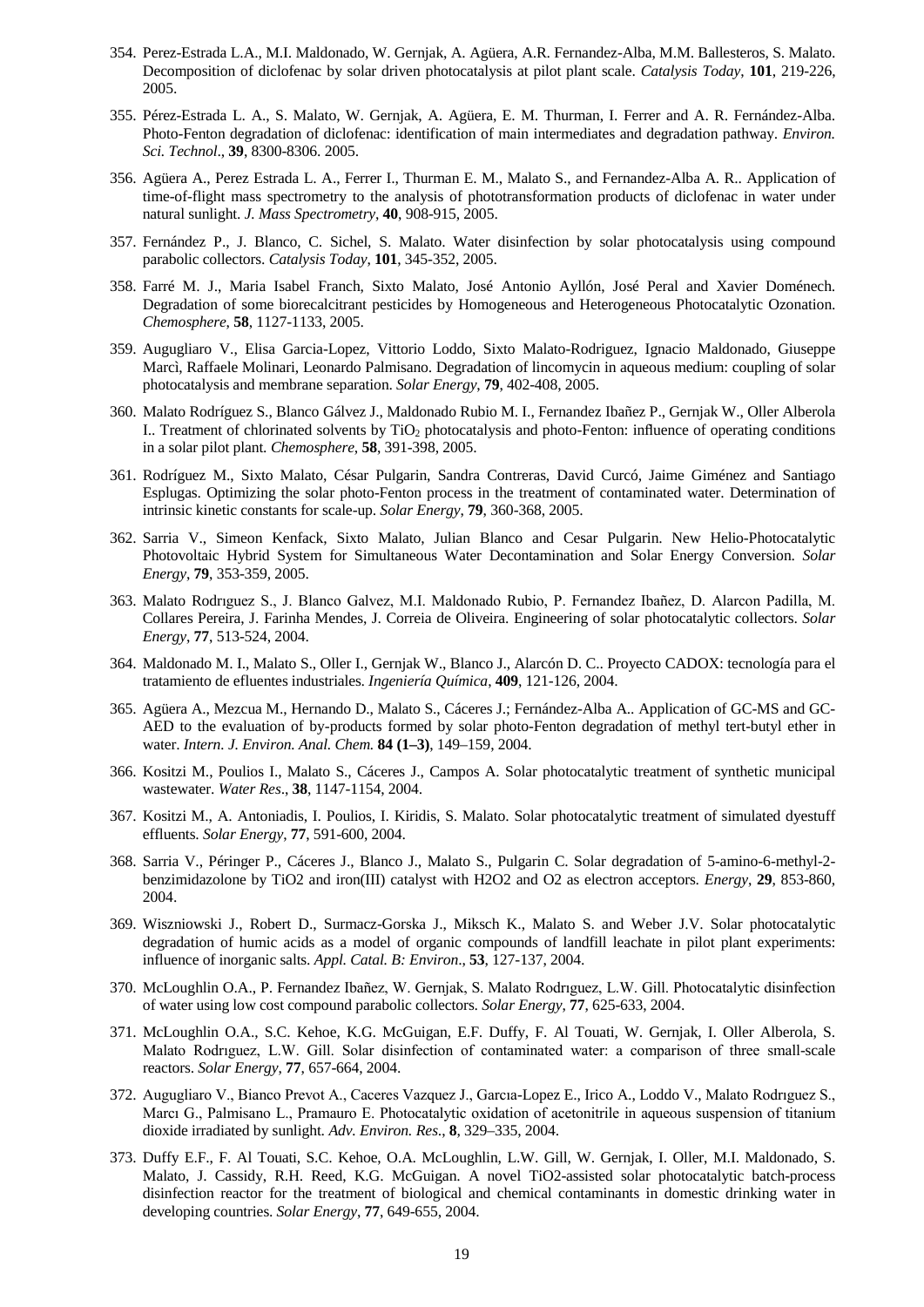- 374. Gernjak W., M.I. Maldonado, S. Malato, J. Cáceres, T. Krutzler. A. Glaser, R. Bauer. Pilot-plant treatment of olive mill wastewater (OMW) by solar TiO2 photocatalysis and solar photo-Fenton. *Solar Energy*, **77**, 567-572, 2004.
- 375. Gernjak Wolfgang, Krutzler Thomas, Glaser Andreas, Malato Sixto, Cáceres Julia, Bauer Rupert, Fernández-Alba A. R.. Photo-Fenton treatment of water containing natural phenolic pollutants. *Chemosphere*, **50**, 71-78, 2003.
- 376. Malato S., J. Blanco, A. Campos, J. Cáceres, C. Guillard, J.M.Herrmann, A. R. Fernández-Alba. Effect of operating parameters on the testing of new industrial titania catalysts at solar pilot plant scale. *Appl. Catal. B: Environ*., **42**, 349-357. 2003.
- 377. Malato S., Cáceres J., Fernández-Alba A. R., Piedra L., Hernando M. D., Agüera A., Vial J.. Photocatalytic treatment of diuron by solar photocatalysis: evaluation of main intermediates and toxicity. *Env. Sci. Technol*., **37**, 2516-2524, 2003.
- 378. Malato S., Blanco J., Vidal A., Alarcón D., Maldonado M. I., Cáceres J., Gernjak W.. Applied studies in solar photocatalytic detoxification: an overview. *Solar Energy*, **75**, 329-336, 2003.
- 379. Guillard Ch., Disdier J., Monnet Ch., Dussaud J., Malato S., Blanco J., Maldonado M. I., Herrmann J.M.. Solar efficiency of a new deposited titania photocatalyst: chlorophenol, pesticide and dye removal applications. *Appl. Catal. B: Environ*., **46**, 319-332. 2003.
- 380. Fernández-Ibáñez P., Blanco J., Malato S., de las Nieves F. J.. Application of the colloidal stability of TiO2 particles for recovery and reuse in solar photocatalysis. *Wat. Res*., **37**, 3180-3188, 2003.
- 381. Fernández-Alba A. R., D. Hernando, A. Agüera, J. Cáceres, S. Malato. Toxicity assays: a way for evaluating AOPs efficiency. *Wat. Res*., **36,** 4255-4262, 2002.
- 382. P.Avila, B. Sánchez, A.I. Cardona, M. Rebollar and R. Candal. "Influence of the methods of TiO2 incorporation in monolithic catalysts for the photocatalytic destruction of chlorinated hydrocarbons in gas phase", *Catalysis Today*, **76(2-4)**, 271-278, 2002.
- *383.* Malato S., J. Blanco, A. Vidal, C. Richter. Photocatalysis with solar energy at a pilot-plant scale: an overview. *Appl. Catal. B: Environ*., **37**, 1-15, 2002. *REVIEW.*
- 384. Malato S., J. Blanco, A. Vidal, P. Fernández, J. Cáceres, P. Trincado, J. C. Oliveira, M. Vincent. New large solar photocatalytic plant: set-up and preliminary results. *Chemosphere*, **47,** 235-240, 2002.
- 385. Malato S., J. Blanco, J. Cáceres, A. R. Fernández-Alba, A. Agüera, A. Rodríguez. Photocatalytic treatment of water-soluble pesticides by photo-Fenton and TiO<sub>2</sub> using solar energy. *Catalysis Today*, **76**, 209-220, 2002.
- 386. Herrmann J. M., Ch. Guillard, J. Disdier, C. Lehaut, S. Malato, J. Blanco. New industrial titania photocatalysts for the solar detoxification of water containing various pollutants. *Appl. Catal. B: Environ*., **35,** 281-294, 2002.
- 387. Mailhot G., M. Sarakha, B. Lavedrine, J. Cáceres, S. Malato. Fe(III)-solar light induced degradation of diethyl phthalate (DEP) in aqueous solution. *Chemosphere*, **49**, 525-532, 2002.
- 388. Augugliaro V., C. Baiocchi, A. Bianco Prevot, E. García-López, V. Loddo, S. Malato, G. Marcí, L. Palmisano, M. Pazzi, E. Pramauro. Azo-dyes photocatalytic degradation in aqueous suspension of TiO<sub>2</sub> under solar irradiation. *Chemosphere*, **49**, 1223-1230, 2002.
- 389. Augugliaro V., C. Baiocchi, A. Bianco Prevot, M.C. Brussino, E. García-López, V. Loddo, S. Malato, G. Marcí, L. Palmisano, E. Pramauro. Sunlight photocatalytic degradation of azo-dyes in aqueous suspension of polycrystalline TiO2. *Fresenius Environ. Bull*, **11(8)**, 459-464, 2002.
- 390. Parra S., C. Pulgarín, S. Malato. New integrated photocatalytic-biological flow system using supported TiO2 and fixed bacteria for the mineralisation of isoproturon. *Appl. Catal. B: Environ*., **36**, 131-144, 2002.
- 391. Robert D., S. Malato. Solar photocatalysis: a clean process for water detoxification. *Sci. Total Environ.,* **291**, 85- 97, 2002.
- 392. Parra S., S. Malato, J. Blanco, P. Péringer, C. Pulgarin. Concentrating versus non-concentrating reactors for solar photocatalytic degradation of p-nitrotoluene-o-sulfonic acid. *Wat. Sci. Technol*., **44(5)**, 219-227, 2001.
- 393. Malato S., J. Blanco, P. Fernández-Ibáñez, J. Cáceres, Treatment of 2,4-dichlorophenol by solar photocatalysis: comparison of coupled photocatalytic-active carbon vs. active carbon. *J. Solar En. Engin*. **123**, 138-142, 2001.
- 394. Malato S., J. Caceres, A. Aguera, M. Mezcua, D. Hernando, J. Vial, A. R. Fernández-Alba. Degradation of imidacloprid in water by photo-Fenton and TiO<sub>2</sub> photocatalysis at a solar pilot plant: a comparative study. *Env. Sci. Technol*., **35,** 4359-4366, 2001.
- 395. Funken K.-H., C. Sattler, B. Milow, L. de Oliveira, J. Blanco, P. Fernández, S. Malato, M. Brunotte, N. Dischinger, S. Tratzky, M. Musci and J.C. de Oliveira. A comparison of prototype compound parabolic collector– reactors (CPC) on the road to SOLARDETOX technology. *Wat. Sci. Technol*., **44(5)**, 271-278, 2001.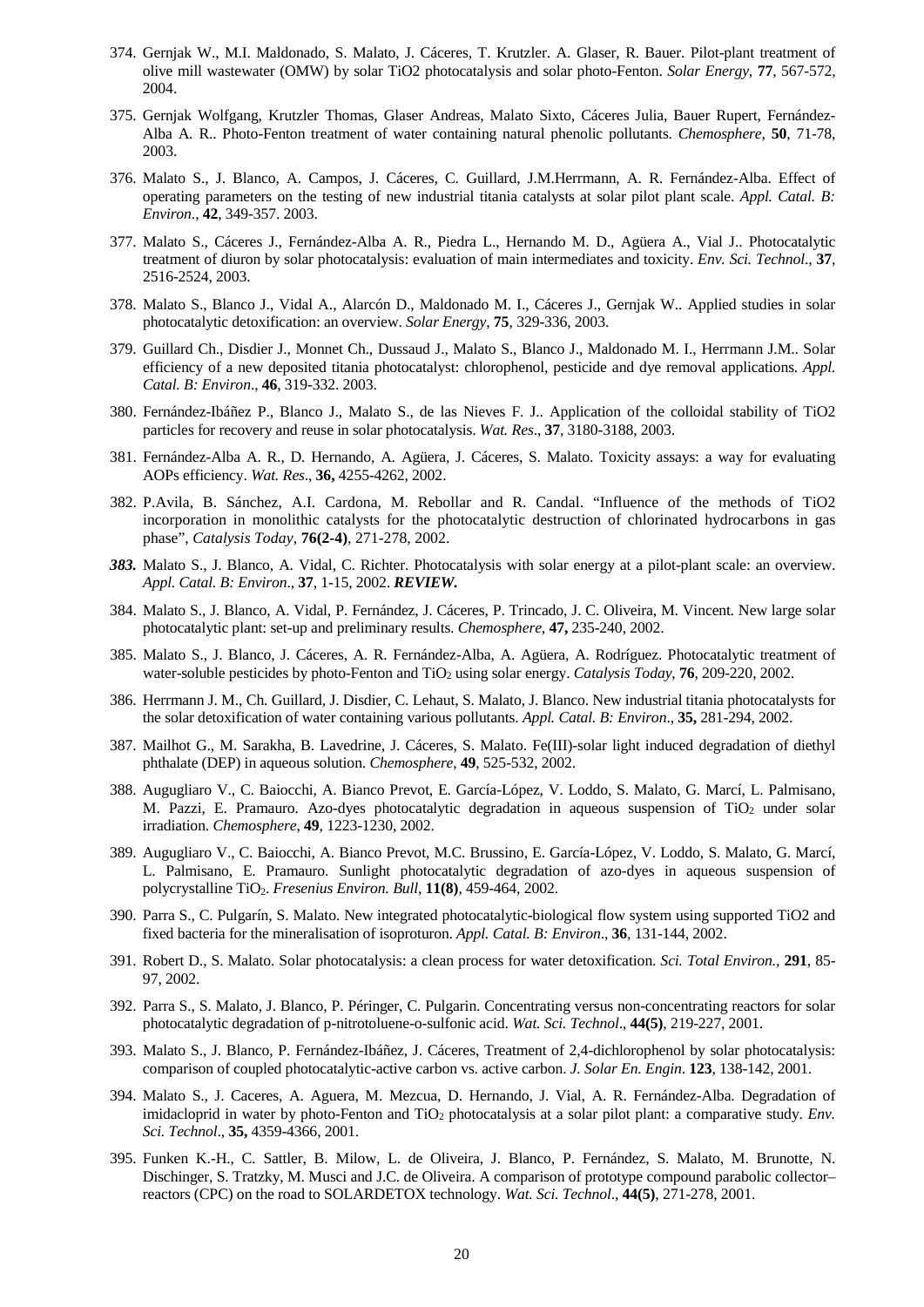- 396. Szulbiński W.S. and S. Malato. Photocatalytic wastewater treatment using the zeolite-y entrapped ruthenium tris-2,2'-bipyridine complex. *Pol. J. Chem*., **75**, 1543-1551, 2001.
- 397. Parra S., V. Sarria, C. Pulgarín, S. Malato, P. Peringer**.** Photochemical vs. coupled photochemical-biological flow system for the treatment of two biorecalcitrant herbicides: metobromuron and isoproturon. *Appl. Catal. B: Environ*., **27(3),** 153-168, 2000.
- 398. Agüera Ana, Eva Almansa, Ana Tejedor, Amadeo R. Fernández-Alba, Sixto Malato and Manuel I. Maldonado. Photocatalytic pilot scale degradation study of pyrimethanil and of main degradation products in waters by means of solid-phase extraction followed by gas and liquid chromatography with mass spectrometry detection. *Env. Sci. Technol*., **34(8),** 1563-1571, 2000.
- 399. Malato S., J. Blanco, M. I. Maldonado, P. Fernández-Ibáñez, A. Campos. Optimising Solar Photocatalytic Mineralization of Pesticides by Adding Inorganic Oxidising Species: Application to the Recycling of Pesticide Containers. *Appl. Catal. B: Environ*., **28**, 163-174, 2000.
- 400. Malato S., J. Blanco., A. R. Fernandez-Alba, A. Agüera. Solar photocatalytic mineralization of commercial pesticides: acrinathrin. *Chemosphere*, **40**, 403-409, 2000.
- 401. Malato S., J. Blanco, C. Richter and M. I. Maldonado. Optimization of pre-industrial solar photocatalytic mineralization of commercial pesticides. application to pesticide container recycling. *Appl. Catal. B: Environ.*, **25**, 31-38, 2000.
- 402. Malato S., J. Blanco, C. Richter, P. Fernández, M. I. Maldonado. Solar photocatalytic mineralization of commercial pesticides: oxamyl. *Solar En. Mat. Solar Cells*, **64**, 1-14, 2000.
- 403. Blanco J., S. Malato, P. Fernández, A. Vidal, A. Morales, P. Trincado, J. C. Oliveira, C. Minero, M. Musci, C. Casalle, M. Brunotte, S. Tratzky, N. Dischinger, K.-H. Funken, C. Sattler, M. Vincent, M. Collares-Pereira, J. F Mendes, C.M. Rangel. Compound parabolic concentrator technology development to commercial solar detoxification applications. *Solar Energy*, **67(4-6)**, 317-330, 2000.
- 404. Fernández-Ibáñez P., F.J. de las Nieves, S. Malato,. Titanium dioxide/electrolyte solution interface: electron transfer phenomena. *J. Colloid Interf. Sci*., **227**, 510-516, 2000.
- 405. Fernández-Ibáñez P., J. Blanco, S. Malato, F.J. de las Nieves. Pilot-plant scale separation and reuse of TiO2 photocatalyst in degrading reactions. *Entropie*, **228**, 22-26, 2000.
- 406. Augugliaro V., J.Blanco-Gálvez, J. Cáceres-Vásquez, E. García-López, V. Loddo, M.J. López-Muñoz, S. Malato-Rodríguez, G. Marcì, L. Palmisano, M. Schiavello, J. Soria-Ruiz Photocatalytic oxidation of cyanide in aqueous TiO2 suspensions irradiated by sunlight in mild and strong oxidant conditions. *Catalysis Toda*y, **54**, 245-253, 1999.
- 407. Romero, M.; Blanco, J.; Sánchez, B.; Vidal, A.; Malato, S.; Cardona, A.; García, E.; Solar photocatalytic degradation of water and air pollutants: challenges and perspectives. *Solar Energy*, **66(2)**, 169-182. 1999.
- 408. Krutzler T., H. Fallmann, P. Maletzky, R. Bauer, S. Malato, J. Blanco. Solar driven degradation of 4 chlorophenol. *Catal. Today*, **54**, 321-327, 1999.
- 409. Bauer R., G. Waldner, H. Fallmann, S. Hager, M., Klare, T. Krutzler, S. Malato, P. Maletzky**.** The Photo-Fenton reaction and the TiO2/UV process for waste water treatment - Novel developments" *Catal. Today*, **53**, 131-144, 1999.
- 410. Enea, O.; Blanco, J.; Malato, S.; Maldonado, M.I.; Photoelectrochemical experiments under various solar light concentration ratios. *J. Phys. IV*, **Pr 3**, 301-306. 1999.
- 411. Fallmann H., T. Krutzler, R. Bauer, S. Malato, J. Blanco**.** Applicability of the Photo-Fenton method for treating water containing pesticides. *Catal. Today*, **54**, 309-319, 1999.
- 412. Fallmann H., T. Krutzler, R. Bauer, S. Malato, J. Blanco. Detoxification of pesticide containing effluents by solar driven Fenton process**.** *Z. Phys. Chemie*. **213**, 67-74, 1999.
- 413. Herrmann J.M., J. Matos, J. Disdier, C. Guillard, J. Laine, S. Malato, J. Blanco. Solar photocatalytic degradation of 4-chlorophenol using the synergistic effect between titania and activated carbon in aqueous suspension. *Catalysis Today*, **54**, 255-265, 1999.
- 414. Malato, S.; Blanco, J.; Richter, C.; Milow, B.; Maldonado, M.I.; Solar photocatalytic mineralization of commercial pesticides: methamidophos *Chemosphere*, **38(5)**, 1145-1156. 1999.
- 415. Malato, S.; Blanco, J.; Richter, C.; Milow, B.; Maldonado, M.I.; Photocatalytic decontamination of wastewater from the rinsing of pesticide containers. *J. Phys. IV*, **Pr 3**, 272-282. 1999.
- 416. Texier Isabelle, Charles Giannotti, Sixto Malato, Christoph Richter, Jacques Delaire**.** Solar photodegradation of pesticides in water by sodium decatungstate. *Catalysis Today*, **54**, 297-307, 1999.
- 417. Texier I., Gianotti C., Malato S., Richter C., Ouazzani J., Delaire J**;** Potential applications of solar reactions photocatalysed by the decatungstate anion. *J. Chimie Physics*, **96**, 430-436. 1999.